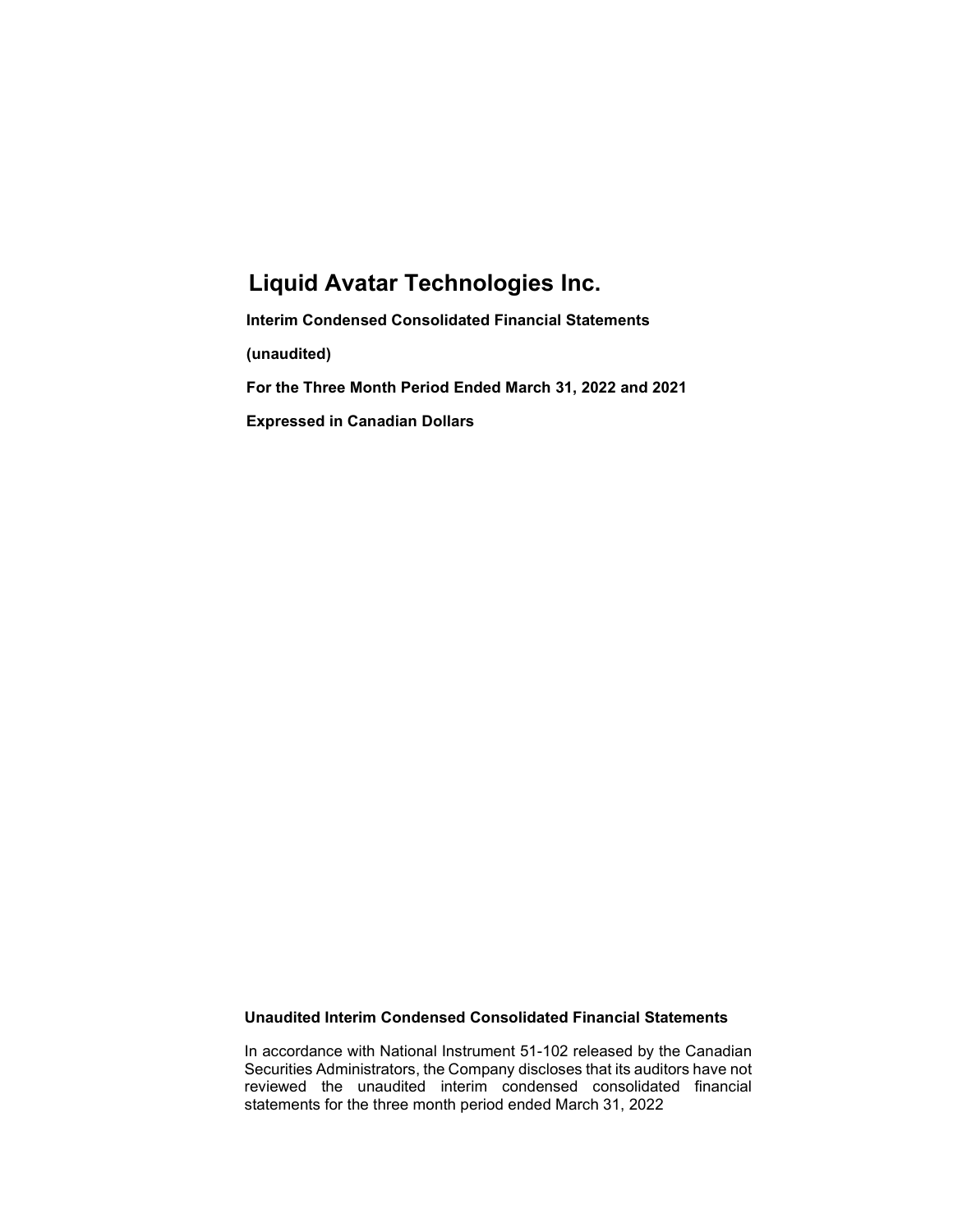## Liquid Avatar Technologies Inc.

#### Interim Condensed Consolidated Statements of Financial Position (Unaudited, Expressed in Canadian Dollars) As at March 31, 2022 and December 31, 2021

|                                            | March 31,<br>2022 |                |    | December 31,<br>2021 |
|--------------------------------------------|-------------------|----------------|----|----------------------|
| <b>Assets</b>                              |                   |                |    |                      |
| <b>Current</b>                             |                   |                |    |                      |
| Cash                                       | \$                | 104,991        | \$ | 646,096              |
| Accounts receivable                        |                   | 11,001         |    | 713,284              |
| Harmonized sales tax receivable            |                   | 74,896         |    | 62,392               |
| Prepaid expenses and other current assets  |                   | 813,494        |    | 686,680              |
|                                            |                   | 1,004,382      |    | 2,108,452            |
| Prepaid long-term expense and other assets |                   | 55,000         |    | 61,250               |
| Investment (Note 4)                        |                   | 122,722        |    | 122,722              |
| Computer and related equipment             |                   | 21,363         |    | 24,433               |
| Intangible assets (Note 6)                 |                   | 571,668        |    | 638,923              |
|                                            | \$                | 1,775,135      | \$ | 2,955,780            |
| <b>Liabilities</b>                         |                   |                |    |                      |
| <b>Current</b>                             |                   |                |    |                      |
| Accounts payable and accrued expenses      | \$                | 1,473,832      | \$ | 843,569              |
| Due to KABN (Gibraltar) Ltd. (Note 11)     |                   | 179,980        |    | 112,480              |
| Deferred revenue                           |                   | 1,674,919      |    | 1,058,270            |
| Short term loan payable (Note 5)           |                   | 405,030        |    | 517,069              |
|                                            |                   | 3,733,761      |    | 2,531,388            |
|                                            |                   |                |    |                      |
| <b>Shareholders' (Deficiency)/Equity</b>   |                   |                |    |                      |
| Share capital (Note 7)                     |                   | 10,561,492     |    | 10,486,492           |
| Contributed surplus (Notes 8 and 10)       |                   | 4,431,054      |    | 4,381,239            |
| Broker compensation options (Note 9)       |                   | 589,253        |    | 589,253              |
| Warrants (Note 8)                          |                   | 2,583,964      |    | 2,583,964            |
| Accumulated other comprehensive income     |                   | 5,577          |    |                      |
| Deficit                                    |                   | (20, 129, 966) |    | (17,616,556)         |
|                                            |                   | (1,958,626)    |    | 424,392              |
|                                            | \$                | 1,775,135      | \$ | 2,955,780            |
|                                            |                   |                |    |                      |

Going Concern (Note 1)

| <b>Approved by the Board</b> | "David Lucatch" | "Jeff Mesina" |
|------------------------------|-----------------|---------------|
|                              |                 |               |

Director (Signed) Director (Signed)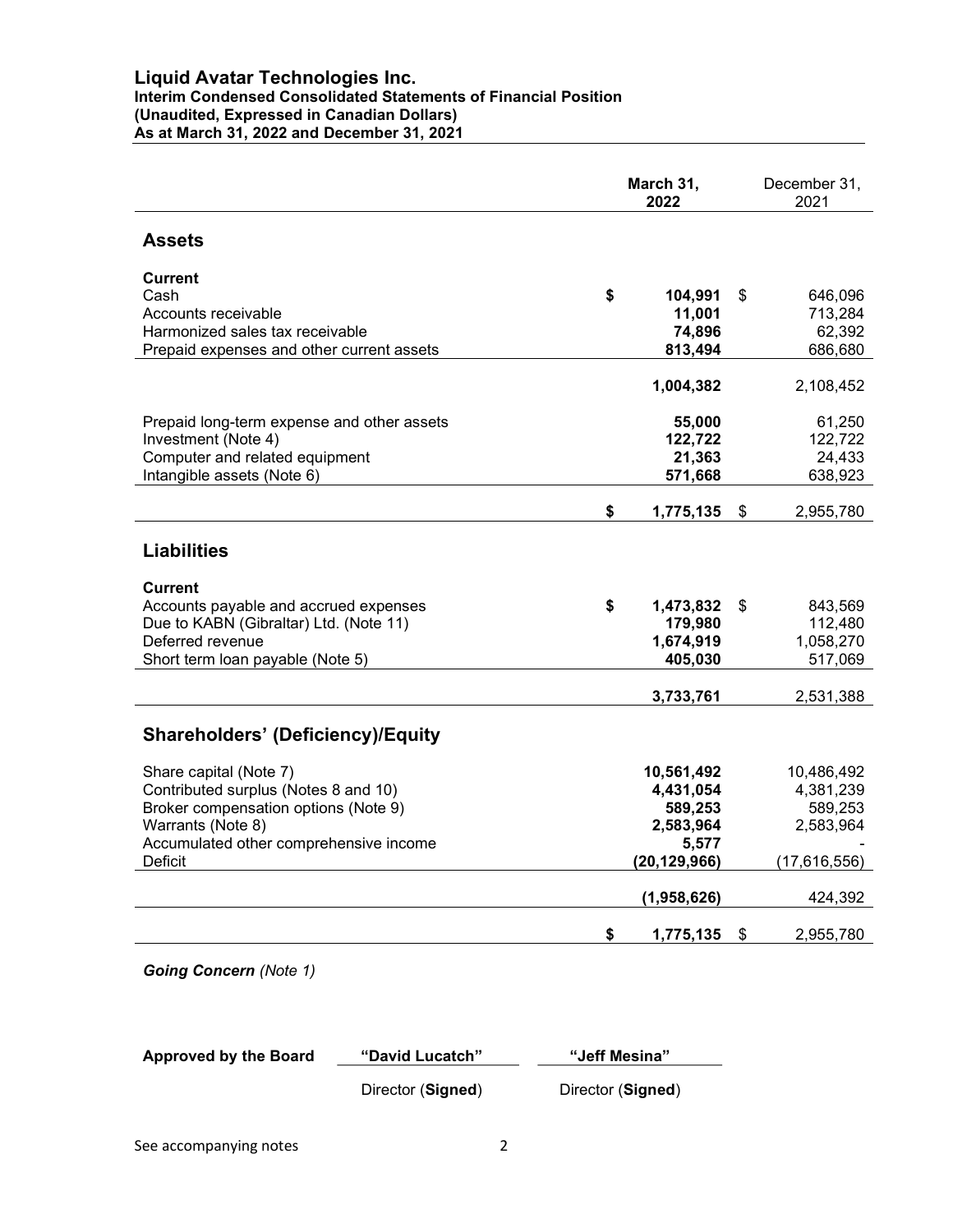## Liquid Avatar Technologies Inc.

Interim Condensed Consolidated Statements of Loss and Comprehensive Loss

#### (Unaudited Expressed in Canadian Dollars)

For the Three Month Period Ended March 31, 2022 and 2021

|                                                             | <b>Three Month</b><br><b>Period Ended</b><br>March 31,<br>2022 |              | Three Month<br><b>Period Ended</b><br>March 31,<br>2021 |
|-------------------------------------------------------------|----------------------------------------------------------------|--------------|---------------------------------------------------------|
|                                                             |                                                                |              |                                                         |
| Revenue<br><b>Liquid Avatar Operations</b>                  | \$                                                             | 14           | \$<br>109                                               |
| <b>Oasis Digital Studios Operations</b>                     |                                                                | 90           |                                                         |
|                                                             |                                                                | 104          | 109                                                     |
| <b>Operating expenses</b>                                   |                                                                |              |                                                         |
| Amortization (Note 6)                                       |                                                                | 67,255       | 67,255                                                  |
| Depreciation on tangible assets                             |                                                                | 3,070        | 2,917                                                   |
| Agent fees                                                  |                                                                |              | 15,689                                                  |
| Consulting fees                                             |                                                                | 569,196      | 81,758                                                  |
| General and administrative costs                            |                                                                | 285,568      | 73,049                                                  |
| Interest expense                                            |                                                                | 14,236       |                                                         |
| Legal and audit fees                                        |                                                                | 67,815       | 85,212                                                  |
| Management and staff                                        |                                                                | 466,165      | 404,201                                                 |
| Marketing and communications                                |                                                                | 438,725      | 498,264                                                 |
| Product development                                         |                                                                | 439,116      | 437,154                                                 |
| Web and infrastructure                                      |                                                                | 98,706       | 37,837                                                  |
| Financing fee                                               |                                                                | 12,000       |                                                         |
| Stock based compensation (Note 10)                          |                                                                | 49,815       | 1,024,024                                               |
|                                                             |                                                                | 2,511,667    | 2,727,360                                               |
| <b>Other losses</b>                                         |                                                                |              |                                                         |
| Foreign exchange loss                                       |                                                                | (1, 847)     | (7,600)                                                 |
|                                                             |                                                                |              |                                                         |
|                                                             |                                                                | (2,513,514)  | (2,734,960)                                             |
| <b>Net loss</b>                                             | \$                                                             | (2,513,410)  | \$<br>(2,734,851)                                       |
|                                                             |                                                                |              |                                                         |
| Other comprehensive income                                  |                                                                |              |                                                         |
| Exchange differences from translation of foreign operations |                                                                | 5,577        |                                                         |
| <b>Comprehensive loss</b>                                   | \$                                                             | (2,507,833)  | \$<br>(2,734,851)                                       |
|                                                             |                                                                |              |                                                         |
| Basic and diluted loss per share                            |                                                                |              |                                                         |
|                                                             |                                                                |              |                                                         |
| Basic and diluted                                           | \$                                                             | $(0.018)$ \$ | (0.027)                                                 |
| Weighted average number of common shares outstanding        |                                                                |              |                                                         |
|                                                             |                                                                |              |                                                         |
| Weighted average number of common shares                    |                                                                | 141,522,918  | 101,326,533                                             |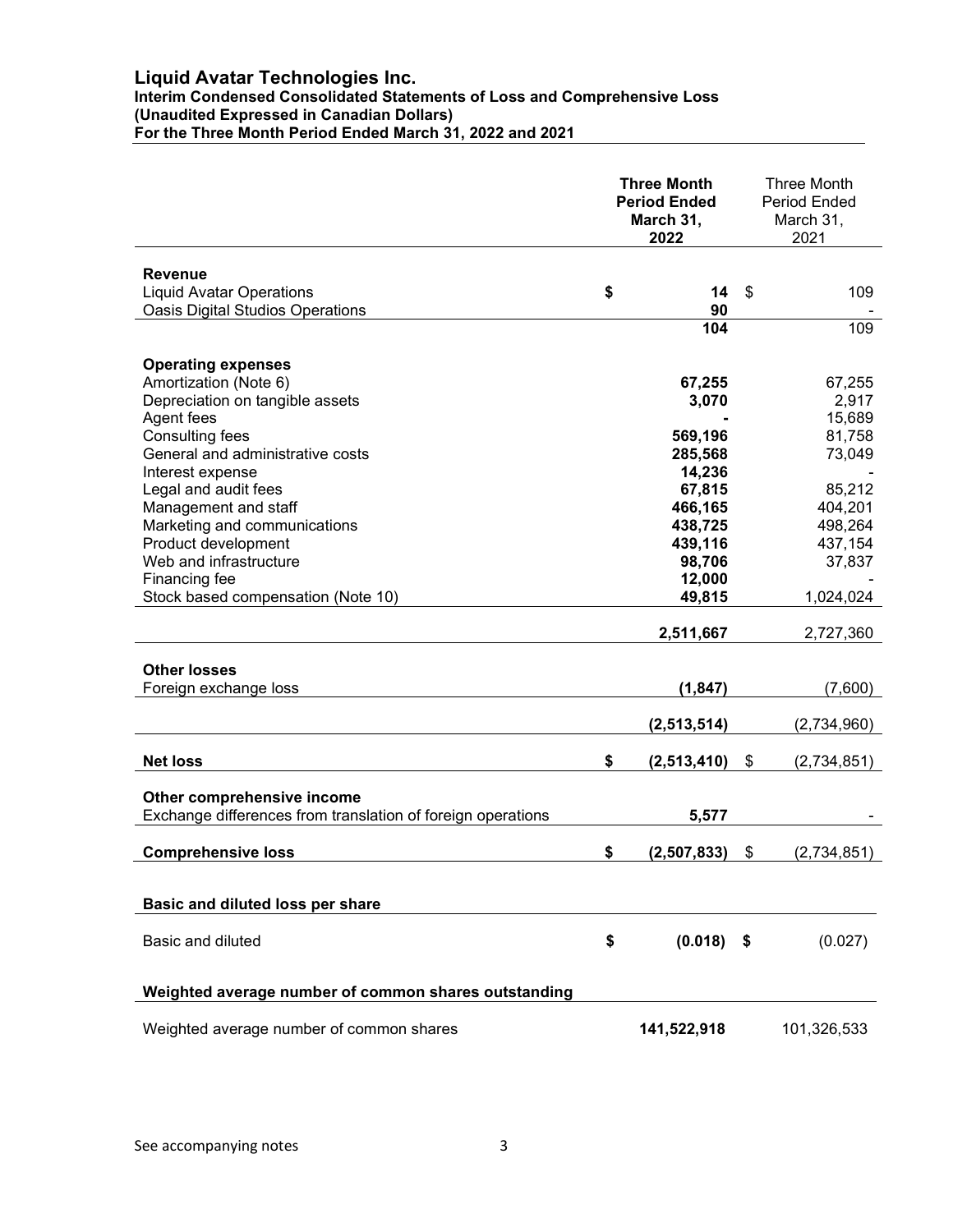## Liquid Avatar Technologies Inc. Interim Condensed Consolidated Statements of Changes in Shareholders' (Deficiency)/Equity (Unaudited Expressed in Canadian Dollars) For the Three Month Period Ended March 31, 2022 and the Year ended December 31, 2021

|                                                                                                          | Number of<br>Common<br><b>Shares</b> | Amount            | <b>Reserve</b><br>for<br><b>Warrants</b> | <b>Broker</b><br>Compensation<br><b>Options</b> |                              | Contributed<br><b>Surplus</b> | <b>Deficit</b> |      | <b>Total</b>   |
|----------------------------------------------------------------------------------------------------------|--------------------------------------|-------------------|------------------------------------------|-------------------------------------------------|------------------------------|-------------------------------|----------------|------|----------------|
| Balance January 1, 2021                                                                                  | 96,216,472                           | 5,858,759         | 2,416,120                                | 652,786                                         |                              | 754,400                       | (6, 252, 624)  | - \$ | 3,429,441      |
| Issued for warrant exercises (Note 7)<br>Issued in connection with consultant obligations                | 16,325,563                           | 2,980,606         | (1,242,931)                              |                                                 | $\blacksquare$               | 1,242,931                     |                |      | 2,980,606      |
| (Note 9)                                                                                                 | 332,894                              | 101,470           |                                          |                                                 |                              |                               |                |      | 101,470        |
| Issued in connection with option exercise (Note 7)                                                       | 805,100                              | 130,765           |                                          |                                                 | $\overline{\phantom{a}}$     |                               |                |      | 130,765        |
| Stock based compensation (Note 10)                                                                       |                                      |                   |                                          |                                                 | $\qquad \qquad \blacksquare$ | 2,351,313                     |                |      | 2,351,313      |
| Issuance for broker unit exercise (Note 9)<br>Issued for early warrant exercise incentive and consultant | 184,155                              | 27,623            | 30,938                                   | (63, 533)                                       |                              | 32,595                        |                |      | 27,623         |
| warrant compensation (Note 7)                                                                            | 1,514,288                            |                   | 285,870                                  |                                                 |                              |                               |                |      | 285,870        |
| Issued in connection with private placement (Note 7)                                                     | 25,800,001                           | 1,387,269         | 1,093,967                                |                                                 |                              |                               |                |      | 2,481,236      |
| Net loss                                                                                                 |                                      |                   |                                          |                                                 |                              |                               | (11, 363, 932) |      | (11, 363, 932) |
| <b>Balance December 31, 2021</b>                                                                         | 141,178,473                          | 10,486,492<br>- S | 2,583,964                                | 589.253<br>- \$                                 | - 56                         | 4,381,239                     | (17,616,556)   | - \$ | 424,392        |
| Issued in connection with option exercise (Note 7)                                                       | 500,000                              | 75,000            |                                          |                                                 |                              |                               |                |      | 75,000         |
| Stock based compensation (Note 10)                                                                       |                                      |                   |                                          |                                                 |                              | 49,815                        |                |      | 49,815         |
| <b>Net loss</b>                                                                                          |                                      |                   |                                          |                                                 |                              |                               | (2,513,410)    |      | (2,513,410)    |
| Balance March 31, 2022                                                                                   | 141,678,473 \$                       | 10,561,492        | 2,583,964<br>- 56                        | 589,253<br>- 56                                 | - 56                         | 4,431,054                     | (20, 129, 966) | S    | (1,964,203)    |
| Accumulated other comprehensive income                                                                   |                                      |                   |                                          |                                                 |                              |                               |                |      | 5,577          |
|                                                                                                          |                                      |                   |                                          |                                                 |                              |                               |                |      | (1,958,626)    |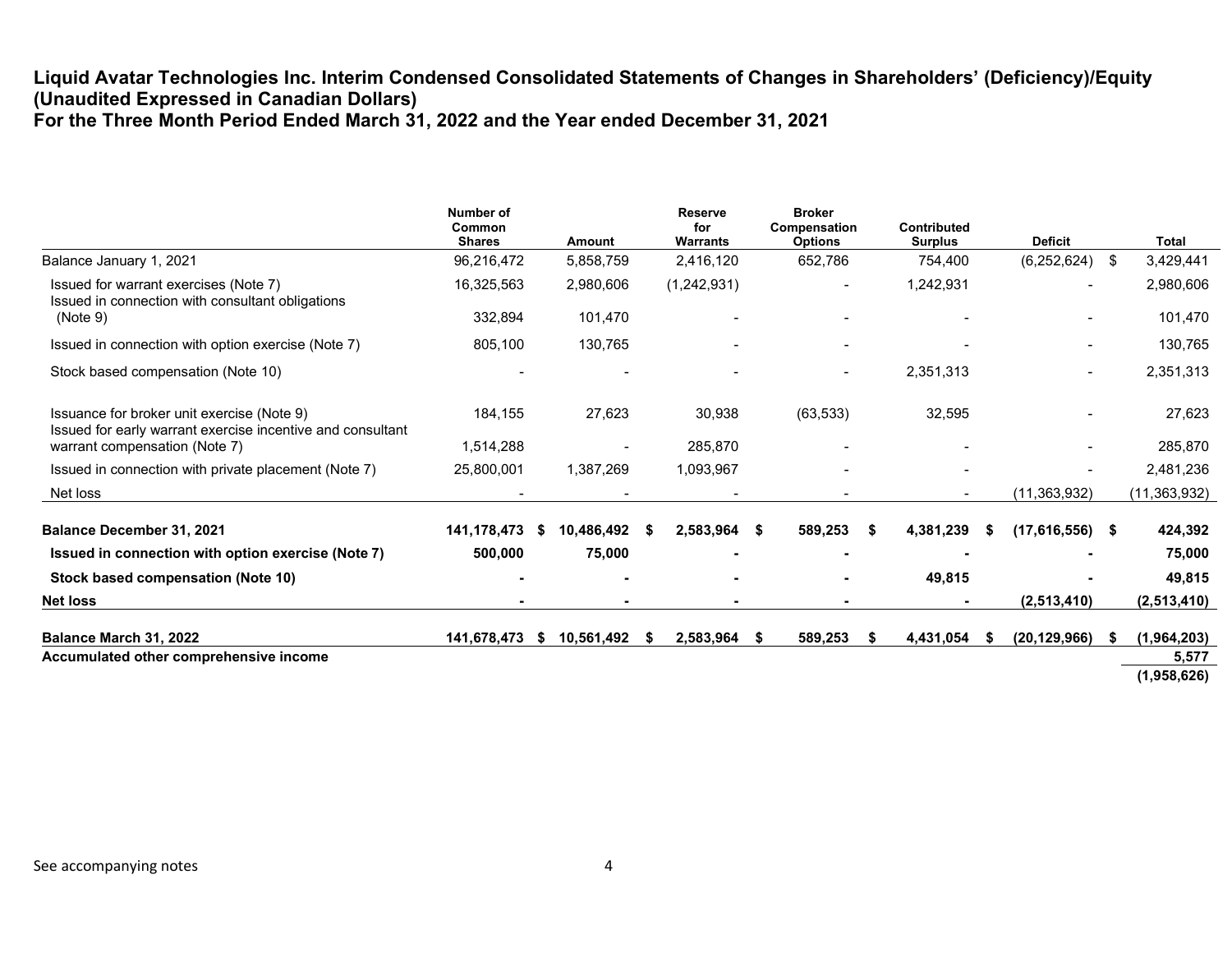## Liquid Avatar Technologies Inc. Interim Condensed Consolidated Statements of Cash Flows (Unaudited Expressed in Canadian Dollars) For the Three Month Period Ended March 31, 2022 and 2021

|                                                               | <b>Three Month</b><br><b>Period Ended</b><br>March 31,<br>2022 |               |      | <b>Three Month</b><br><b>Period Ended</b><br>March 31,<br>2021 |
|---------------------------------------------------------------|----------------------------------------------------------------|---------------|------|----------------------------------------------------------------|
| Cash provided by (used in)                                    |                                                                |               |      |                                                                |
| <b>Operations</b>                                             |                                                                |               |      |                                                                |
| Net loss                                                      | \$                                                             | (2,513,410)   | - \$ | (2,734,851)                                                    |
| Items not affecting cash                                      |                                                                |               |      |                                                                |
| Amortization                                                  |                                                                | 67,255        |      | 67,255                                                         |
| Depreciation                                                  |                                                                | 3,070         |      | 2,917                                                          |
| Foreign exchange loss                                         |                                                                | 1,847         |      | 7,600                                                          |
| Expenses paid in shares                                       |                                                                |               |      | 93,470                                                         |
| Stock based compensation                                      |                                                                | 49,815        |      | 1,024,024                                                      |
|                                                               |                                                                |               |      |                                                                |
| Net cash flows used in operating activities before changes in |                                                                |               |      |                                                                |
| non-cash working capital items                                |                                                                | (2, 391, 423) |      | (1,539,585)                                                    |
| Net change in non-cash working capital                        |                                                                |               |      |                                                                |
| (Increase)/Decrease in prepaid expenses and other current     |                                                                |               |      |                                                                |
| assets                                                        |                                                                | (126, 814)    |      | 134,247                                                        |
| Decrease/(Increase) in prepaid long-term expenses and other   |                                                                |               |      |                                                                |
| assets                                                        |                                                                | 6,250         |      | (23, 750)                                                      |
| Increase/(Decrease) in accounts payable and accrued           |                                                                |               |      |                                                                |
| expenses                                                      |                                                                | 639,023       |      | (66, 444)                                                      |
| (Increase)/Decrease in harmonized sales tax recoverable       |                                                                | (12, 504)     |      | 45,012                                                         |
| Decrease in accounts receivable                               |                                                                | 702,283       |      |                                                                |
| Increase in deferred revenue                                  |                                                                | 616,649       |      |                                                                |
| Increase/(Decrease) in due to KABN (Gibraltar) Ltd.           |                                                                | 67,500        |      | (150,000)                                                      |
|                                                               |                                                                |               |      |                                                                |
| Net cash flows used in operating activities                   |                                                                | (499, 036)    |      | (1,600,520)                                                    |
|                                                               |                                                                |               |      |                                                                |
| Investing                                                     |                                                                |               |      |                                                                |
| Purchase of computer and related equipment                    |                                                                |               |      | (16, 382)                                                      |
|                                                               |                                                                |               |      |                                                                |
| Net cash flows used in investing activities                   |                                                                |               |      | (16, 382)                                                      |
|                                                               |                                                                |               |      |                                                                |
| <b>Financing</b>                                              |                                                                |               |      |                                                                |
| Repayment of short term loan payable                          |                                                                | (117,069)     |      |                                                                |
| Net proceeds from common shares and unit issuances            |                                                                | 75,000        |      | 1,142,333                                                      |
|                                                               |                                                                |               |      |                                                                |
| Net cash flows (used in)/provided by financing activities     |                                                                | (42,069)      |      | 1,142,333                                                      |
|                                                               |                                                                |               |      |                                                                |
| Net change in cash                                            |                                                                | (541, 105)    |      | (474, 569)                                                     |
| Cash, beginning of period                                     |                                                                | 646,096       |      | 2,588,590                                                      |
|                                                               |                                                                |               |      |                                                                |
| Cash, end of period                                           | \$                                                             | 104,991       | \$   | 2,114,021                                                      |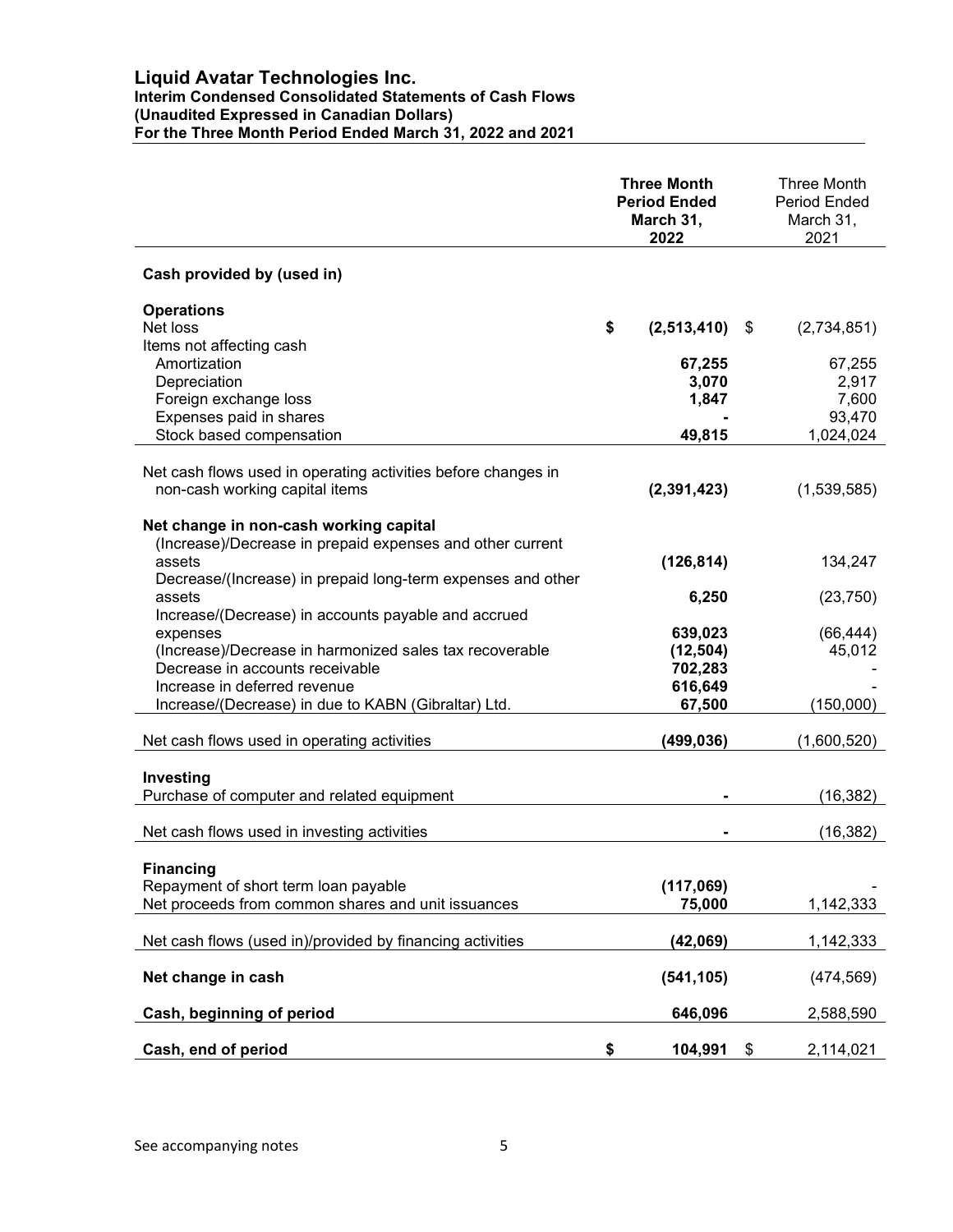## 1. NATURE OF OPERATIONS AND GOING CONCERN

Liquid Avatar Technologies Inc. (the "Company") was incorporated under the Company Act of British Colombia, Canada on September 10, 2014. The Company wholly owns Liquid Avatar Operations Inc. (formerly KABN Systems North America Inc. or "Opco") as a result of the reverse takeover transaction completed on June 4, 2020. Pursuant to the Amalgamation Agreement arising out of the reverse takeover transaction, the Company acquired all of the issued and outstanding shares of Opco in exchange for issuance of common shares of the Company. The transaction resulted in the business of Opco becoming the business of the Company. Opco is the exclusive licensee of KABN (Gibraltar) Ltd's intellectual property for use in the United States and Canada.

On March 1, 2021, the Company changed its name from KABN Systems NA Holdings Corp. to Liquid Avatar Technologies Inc. and its ticker symbol from KABN to LQID. On March 9, 2021, the Company incorporated and wholly owns Oasis Digital Studios Limited.

On November 25, 2021, Aftermath Islands Metaverse Limited was incorporated. Oasis Digital Studios Limited ("Oasis") owns 50% ownership interest in Aftermath Islands Metaverse Limited.

The address of the Company's head office is 7030 Woodbine Avenue Suite 500, Markham, Ontario L3L 6G2 and the registered and records office is 2200 HSBC Building, 885 West Georgia Street, Vancouver B.C., V6C 3E8, Canada.

The Company has three business lines: Digital Identity, Non-Fungible Token (NFT) Agency and Mixed Reality.

- Digital Identity consists of the services provided by the Company's Liquid Avatar Verifiable Credential Ecosystem (LAVCE) and Liquid Avatar Mobile App (LAMA). The Digital Identity business line is pre-revenue and in the planning stage.
- NFT Agency Starting in 2021, the Company's subsidiary Oasis has been engaged by artists or intellectual property owners (the "Talent") to provide management, creative services and work with producers of NFTs, avatars and related digital credentials on behalf of the Talent.
- Mixed Reality This business line consists of mixed reality activities and programs and will include the metaverse for an integration opportunity with LAVCE for Digital Identity services. This business was started in 2021.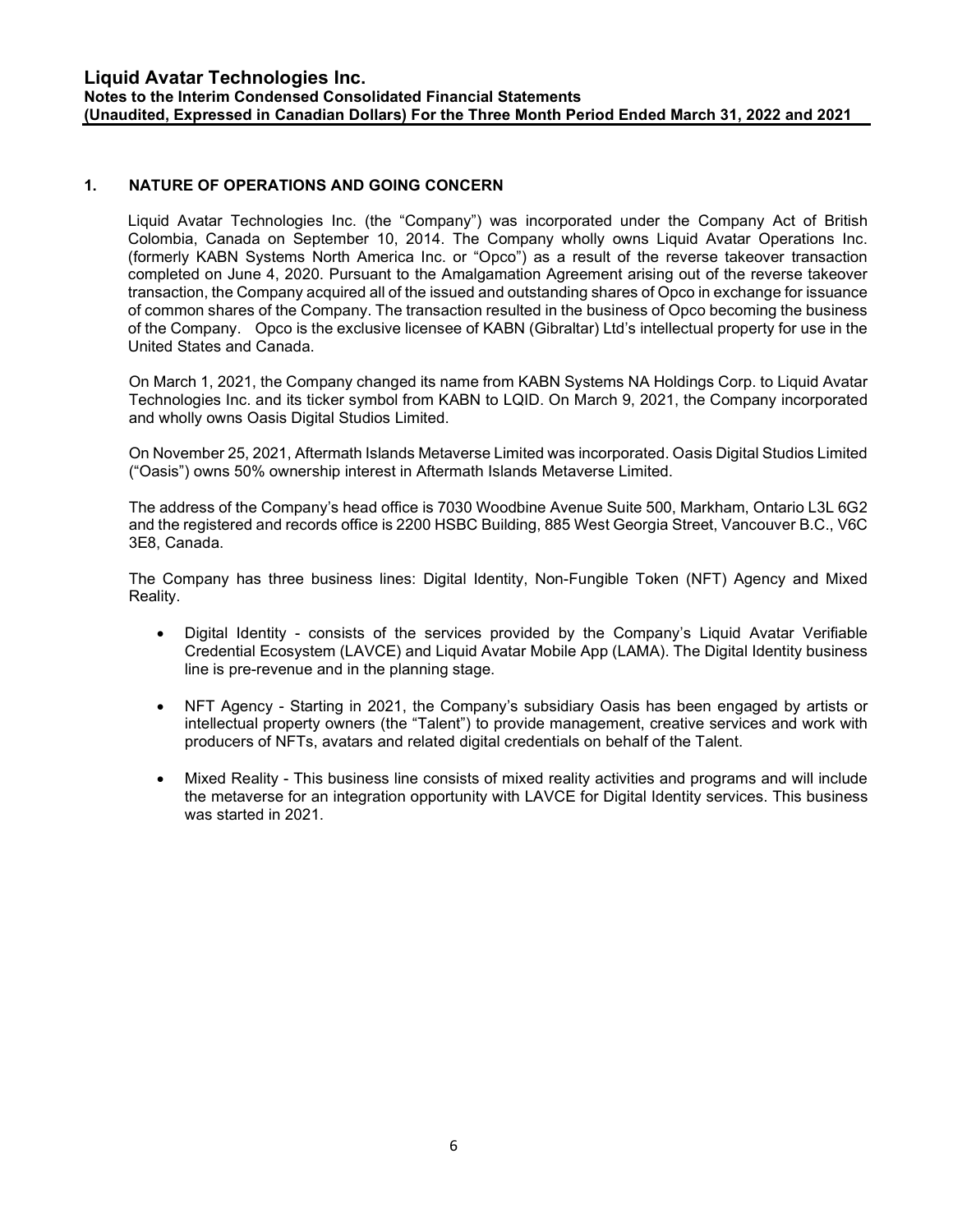## 1. NATURE OF OPERATIONS AND GOING CONCERN (cont'd)

Under the Mixed Reality business line, the Company's subsidiary is developing Aftermath Islands, which is a planned metaverse. The metaverse will ultimately provide online users with theme-based first-person, Augmented Reality (AR), Extended Reality (XR) and Virtual Reality (VR) experiences, quests, games, and integrated eCommerce activities, creating a virtual world supported by users and brands. Additional items such as thematic dwellings, accessories, avatars, wearables, etc. designed for each island, community and estate and users are in the planning stage or under development along with other interactive items. In 2021, the Company contracted a third party to create a website where customers can purchase implied rights to a future plot of virtual land inside the metaverse that is still being developed. These rights are delivered in the form of NFTs only after a customer purchases a virtual plot of land on the website. NFTs are not minted and therefore do not exist until a purchase is made from the website. The NFTs represent an implied right to exclusive access to and use of a particular plot of virtual land to be developed within the hosted Aftermath Islands metaverse, but do not provide the buyer with intellectual property rights or licensing rights (i.e. rights to restrict the use or reproduction of the virtual land in the metaverse). The NFTs do not represent a contractual obligation on part of the Company to deliver the metaverse game or virtual land plots, but they do represent ownership over the digital art metadata underlying the NFT, irrespective of whether the metaverse game is delivered. Buyers can hold their NFTs in their digital asset wallets or trade their NFTs on third party trading platforms in advance of the launch of the metaverse.

The Company engages a third party provider to facilitate the listing of parcels for sale on the website and the minting and transfer of the NFTs to the customers after purchase. The Company has a publicly predefined number of virtual land plots that are for sale and will be created within the metaverse, but the corresponding metaverse game data for the virtual land plots does not yet exist, nor do any NFTs exist for the unsold virtual land plots that would be under the custody of the Company prior to a sale.

The Company has incurred development costs in relation to the planned metaverse. Development costs include costs related to employees and technical and creative sub-contractors and specific consultants directly involved in the development of the metaverse. These costs are expensed in accordance with the Company's accounting policy for research and development costs.

On January 1, 2022 the Company commenced the operations of Aftermath Islands through its subsidiary Aftermath Islands Metaverse Limited. Aftermath Islands Metaverse Limited is a controlled subsidiary of Oasis Digital Studios Limited with a 50% ownership interest and with a 50% non-controlling interest shareholder. The business and activities of Aftermath Islands continue to be fully controlled and operated by Oasis Digital Studios Limited through as governed by the shareholder agreement entered into between Oasis Digital Studios Limited and the non-controlling interest shareholder. There is no non-controlling interest position recorded in the interim condensed consolidated financial statements since there was nominal initial cost base for the non-controlling interest and there is a cumulative net loss in Aftermath Islands Metaverse Limited as at March 31, 2022.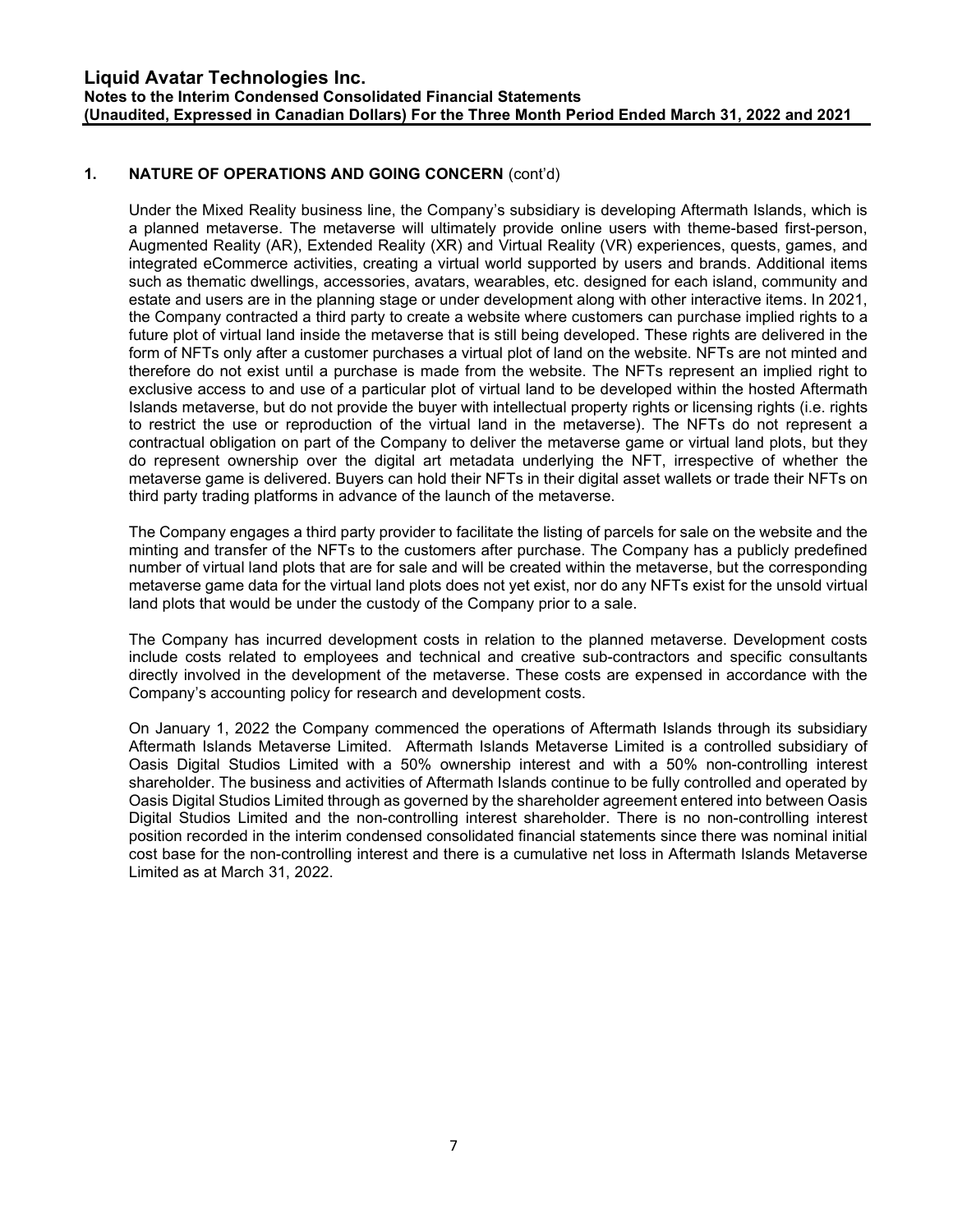## 1. NATURE OF OPERATIONS AND GOING CONCERN (Cont'd)

The Company's interim condensed consolidated financial statements ("interim financial statements") as at March 31, 2022 have been prepared on a going concern basis, which contemplates the realization of assets and settlement of liabilities and commitments in the normal course of business. In assessing whether the going concern assumption is appropriate, management takes into account all available information about the future, and prior operating results. During the three month period ended March 31, 2022, the Company has incurred a net loss of \$2,513,410 and as of March 31, 2022, had a deficit of \$20,129,966. These factors raise substantial doubt about the Company's ability to continue as a going concern. The continued operations of the Company are dependent on its ability to generate future cash flows from operations or obtain additional financing and to comply with securities regulations. Management is of the opinion that sufficient working capital will be obtained from external financing to meet the Company's liabilities and commitments as they become due, although there is a risk that additional financing will not be available on a timely basis or on terms acceptable to the Company. If the Company is unable to raise additional capital in the future, management expects that the Company will need to curtail operations, liquidate assets, seek additional capital on less favorable terms and/or pursue other remedial measures. Management is aware, in making its assessment, of material uncertainties related to events or conditions that may cast significant doubt upon the Company's ability to continue as a going concern. The interim financial statements do not include any adjustments that might result from the outcome of this uncertainty. Such adjustments could be material.

These interim financial statements were authorized for issue by the Board of Directors on May 30, 2022.

## 2. STATEMENT OF COMPLIANCE AND BASIS OF PREPARATION

These interim financial statements have been prepared in accordance with International Accounting Standard ("IAS") 34 Interim Financial Reporting as issued by the International Accounting Standards Board ("IASB") on a basis consistent with the accounting policies disclosed in the audited financial statements for the year ended December 31, 2021.

These interim financial statements do not include certain information and disclosures normally included in annual financial statements prepared in accordance with IFRS and should be read in conjunction with the Company's annual financial statements for the year ended December 31, 2021.

These interim financial statements have been prepared on a historical cost convention, except for certain investment that is measured at fair value to profit or loss. In addition, these interim financial statements have been prepared using the accrual basis of accounting except for cash flow information.

These interim financial statements have been prepared in Canadian dollars which is the functional currency and presentation currency of the Company.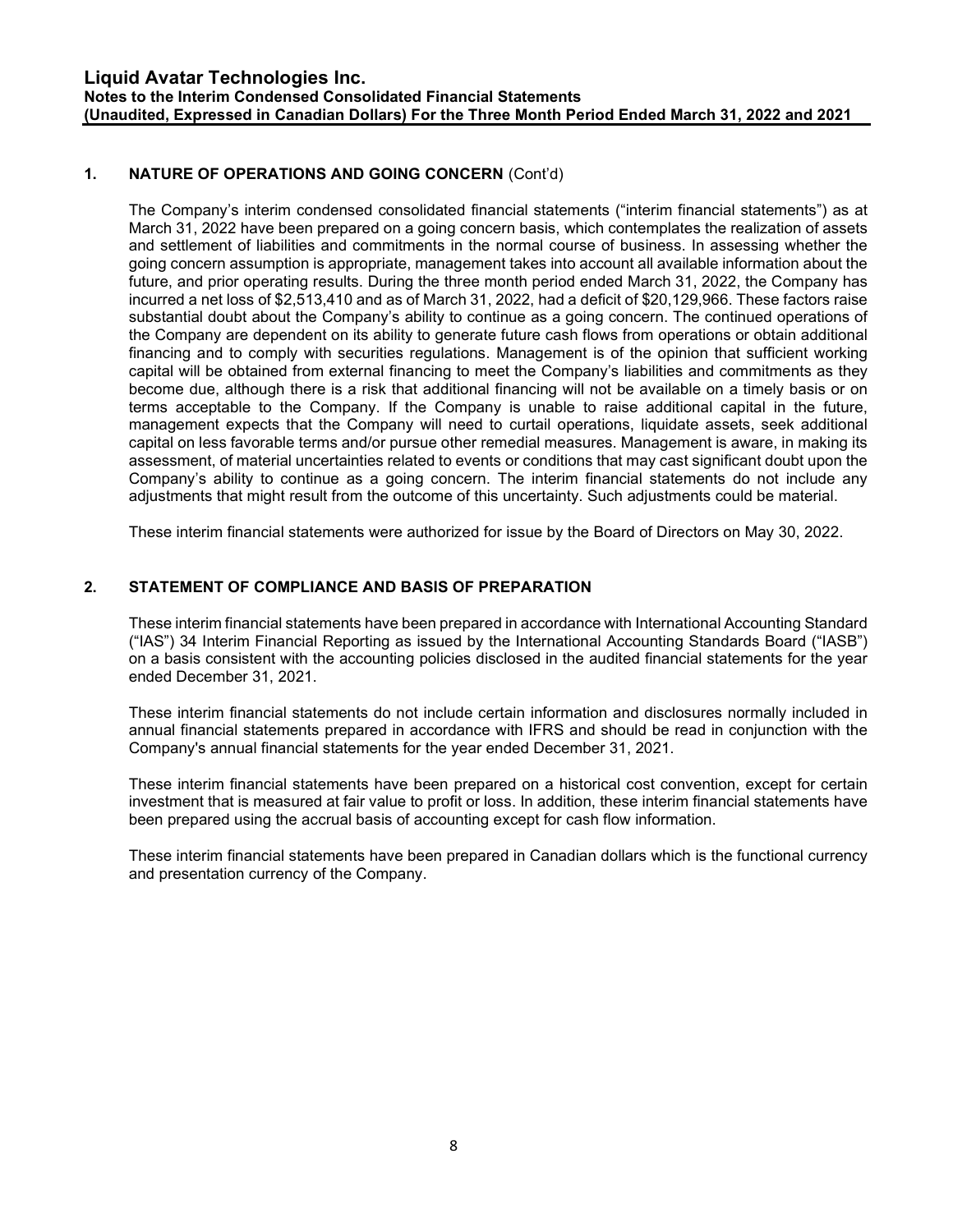## 3. SIGNIFICANT ACCOUNTING JUDGMENTS AND ESTIMATES

The preparation of the Company's interim financial statements in conformity with IFRS requires management to make judgments, estimates and assumptions that affect the reported amounts of assets, liabilities and contingent liabilities at the date of the interim financial statements and reported amounts of income and expenses during the reporting period. Estimates and assumptions are continuously evaluated and are based on management's experience and other factors, including expectations of future events that are believed to be reasonable under the circumstances. However, actual outcomes can differ from these estimates.

Areas requiring a significant degree of estimation and judgment relate to the estimated useful life of intangibles, impairment of intangibles and valuation of the components of equity and assessment of the COVID-19 pandemic's impact on the Company's business.

#### Useful lives of intangibles

The useful lives could change significantly as a result of technical innovations or some other event. The amortization charge will increase where the useful life are less than previously estimated lives, or technically obsolete that have been abandoned will be written off or written down.

#### Valuation of the components of equity

From time to time the Company issues common shares for services or non-cash assets. The Company's Board of Directors determines the fair market value of the services or non-cash assets received in exchange for common shares. These transactions are typically valued using the fair value of common shares issued.

The Company uses the Black Scholes option pricing model to determine the fair value of stock options in order to calculate stock based compensation expense. The Black Scholes model involves six key inputs to determine fair value of a stock option: risk-free interest rate, exercise price, market price at the date of issue, expected dividend yield, expected life and expected volatility. Certain of the inputs are estimates that involved considerable judgment and are or could be affected by significant factors that are out of the Company's control.

#### Accounting for unsold virtual land plots

The Company assessed that no value should be assigned to unsold plots of virtual land because these unsold plots do not represent digital assets, have not been minted as NFTs on a given blockchain, and do not have any intellectual property created over it yet.

#### COVID-19 pandemic's impact on the Company's business

The Company has been closely monitoring developments related to COVID-19, including the existing and potential impact on global and local economies. The Company has implemented its business continuity plan ensuring minimal interruption to the business. Governments worldwide have since put in place various measures to contain the spread of the virus, which have directly and indirectly impacted many businesses. The COVID-19 pandemic presented some challenges in delays in raising financing but otherwise did not have any other significant impact on the Company's interim financial statements. The longer-term impacts of the COVID-19 situation will depend on future developments which are highly uncertain, rapidly evolving and difficult to predict. These impacts may differ in magnitude depending on a number of scenarios, which the Company continues to monitor and take into consideration.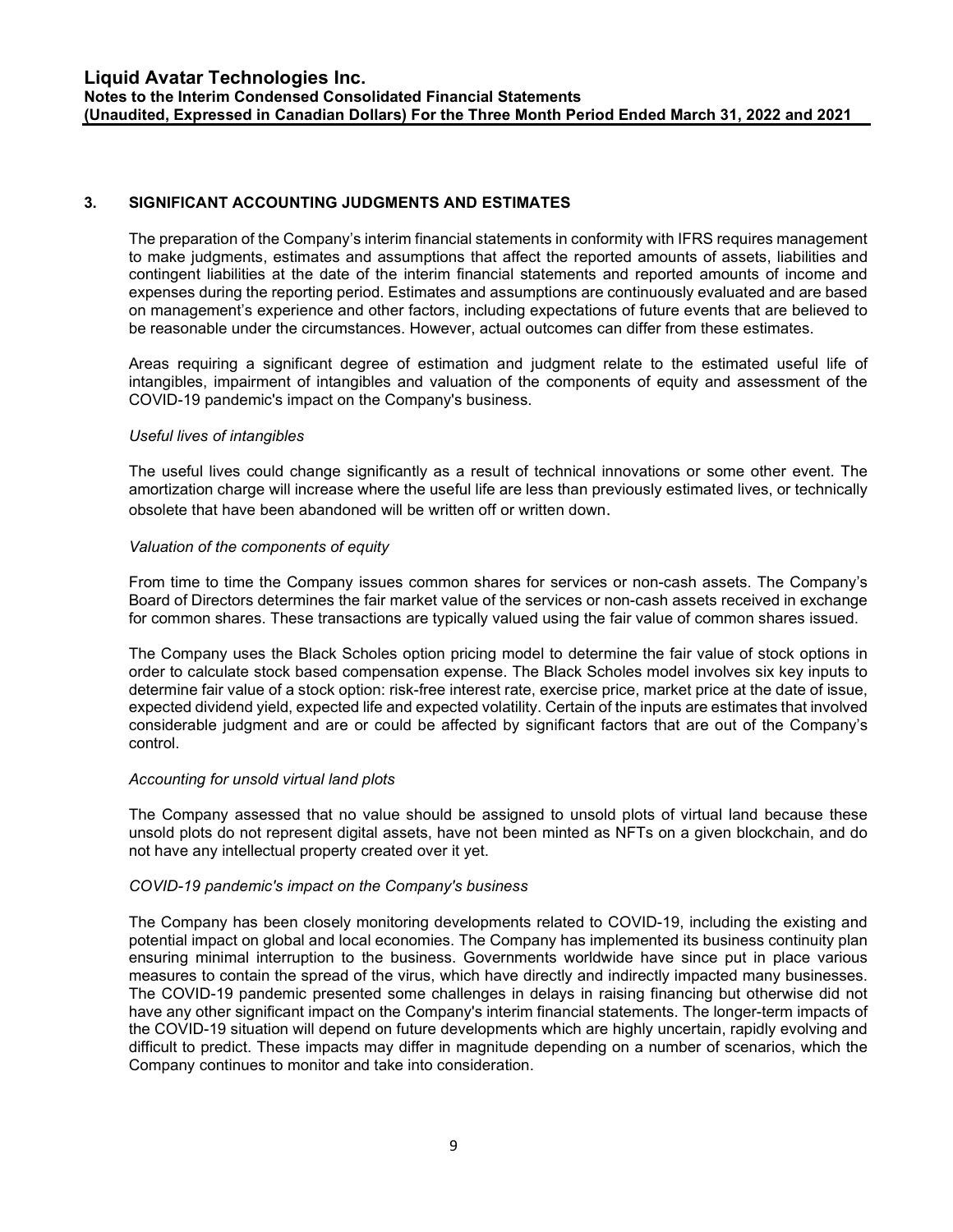## 4. INVESTMENT

On June 16, 2021, the Company made an investment in Indicio PBC ("Indicio") of \$100,000 USD or \$122,722 CAD. The Company currently uses the services of Indicio in its product development activities. The investment is in the form of a convertible promissory note whereby the maturity date is June 16, 2023, carrying an interest rate of 4% per annum. Interest is only payable on maturity or on conversion will form part of the conversion consideration. Upon an equity financing in Indicio, meeting certain valuation criteria, the promissory note and any accrued interest will automatically convert into common shares of Indicio. The Company has accounted for this investment as fair value through profit and loss, which at March 31, 2022 was considered equal to its cost.

## 5. SHORT TERM LOAN PAYABLE

On November 18, 2021, the Company received a short term loan of \$500,000 due on February 18, 2022. The loan carries an arrangement fee of 2% (\$10,000) and interest at 12% per annum due on maturity. \$14,236 in interest expense was recorded for the three month period ended March 31, 2022. The Company was unable to repay the short term loan payable by the maturity date. The Company repaid \$50,000 in principal, the \$10,000 arrangement fee and \$6,274 in Interest on February 24, 2022, and further repaid \$50,000 in principal on March 8, 2022.

## 6. INTANGIBLE ASSETS

| Cost                                                                                            |    | Total              |
|-------------------------------------------------------------------------------------------------|----|--------------------|
| Licensing rights                                                                                | \$ | 1,345,100          |
| Balance at March 31, 2022 and December 31, 2021                                                 | \$ | 1,345,100          |
| <b>Accumulated Amortization</b><br>Balance at January 1, 2021<br>Add: amortization for the year |    | 437,157<br>269,020 |
| Balance at January 1, 2022<br>Add: amortization for the three month period ended March 31, 2022 |    | 706,177<br>67,255  |
| <b>Balance at March 31, 2022</b>                                                                | S  | 773,432            |
| Net Book Value at December 31, 2021                                                             | \$ | 638,923            |
| Net Book Value at March 31, 2022                                                                | \$ | 571.668            |

On May 15, 2019, the Company entered into a sublicensing agreement with KABN (Gibraltar) Ltd. (the "licensing agreement") which grants the Company an exclusive sublicense to KABN (Gibraltar) Ltd's financial services platform, with identity and verified credential intellectual property and revenue programs in the US and Canada (Note 1). The cost of intangibles represents the initial license fee of US\$1,000,000 payable upon execution of agreement, of which \$325,000 was paid by way of issuance of 32,500,000 common shares of the Company at \$0.01 per share.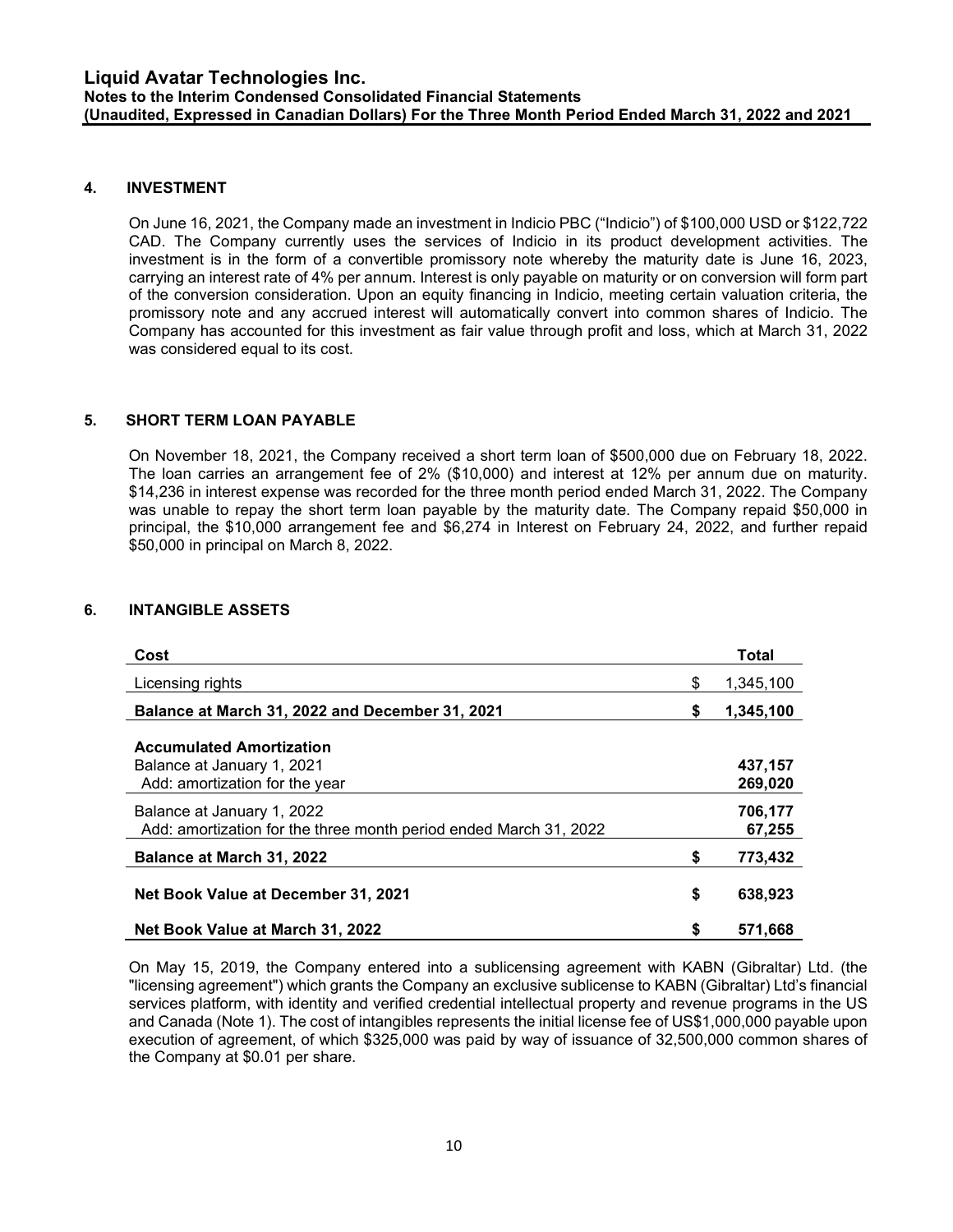#### 7. SHARE CAPITAL

## Authorized Share Capital

The Company is authorized to issue an unlimited number of common shares without par value.

## Issued Share Capital

As at March 31, 2022, the Company had issued and outstanding 141,678,473 common shares (December 31, 2021 – 141,178,473).

During the year ended December 31, 2021, warrant holders exercised their right to acquire 16,325,563 common shares of the Company at prices ranging between \$0.15 and \$0.20 per common share for a value of \$2,980,606. As part of an incentive program to exercise warrants early, additional shares were issued to participating warrant holders. The incentive program was approved by the Canadian Stock Exchange prior to its launch and had an initial eligible period for participation from June 10, 2021 to July 15, 2021. The early warrant exercise incentive program deadline was later extended to July 29, 2021. The total number of warrants exercised from this program was 3,165,600 which resulted in 1,514,288 incentive common shares being issued. The total proceeds from this program were \$633,120.

During the year ended December 31, 2021, consultants were compensated at the Company's option in the form of 332,894 common shares with a value of \$101,470. Stock option holders exercised their right to acquire 805,100 common shares of the Company at prices ranging between \$0.15 and \$0.17 per common share for a value of \$130,765. Broker compensation option holders exercised their right to acquire 184,155 common shares of the Company at \$0.15 per common share or 27,623 in value, which also entitles the issuance of a warrant at the exercise price of \$0.20 per common share to the holder (Notes 8 and 9).

On May 14, 2021, the Company closed a non brokered private placement priced at \$0.20 per unit and issued 1,800,000 units for gross proceeds of \$360,000. Each unit consists of one common share and one half common share purchase warrant. Each whole warrant entitles a holder to purchase one common share at \$0.30 per share and expires at 24 months following the closing date of the private placement. Under the relative fair value approach, of the total financing of \$360,000, \$273,913 was allocated to share capital with \$86,087 allocated to share purchase warrants (Note 8). There were no share issuance costs associated with this financing.

On August 24, 2021, the Company closed a brokered private placement priced at \$0.1125 for gross proceeds of \$2,700,000 in exchange for the combination of 24,000,001 common shares and 24,000,001 common share purchase warrants. Each warrant entitles a holder to purchase one common share at \$0.15 per share expiring five years following the closing date of the private placement. Broker Compensation for this private placement included 8% cash and 8% of the warrants issued which totaled 1,920,000 broker warrants. No securities were offered or sold to Canadian residents in connection with the private placement.

Under the relative fair value approach, of the total financing of \$2,700,000, \$1,417,127 was allocated to share capital with \$1,282,873 allocated to common share purchase warrants (Note 8). Share issuance costs for the August 24, 2021 private placement totaled \$578,764, of which \$216,000 was in the form of broker cash compensation and \$165,120 representing the fair value of the issued broker warrants. The remainder of the closing costs were legal fees. Under the relative fair value approach \$303,771 of the share issuance costs were allocated against share capital and \$274,993 of the share issuance costs were allocated against common share purchase warrants.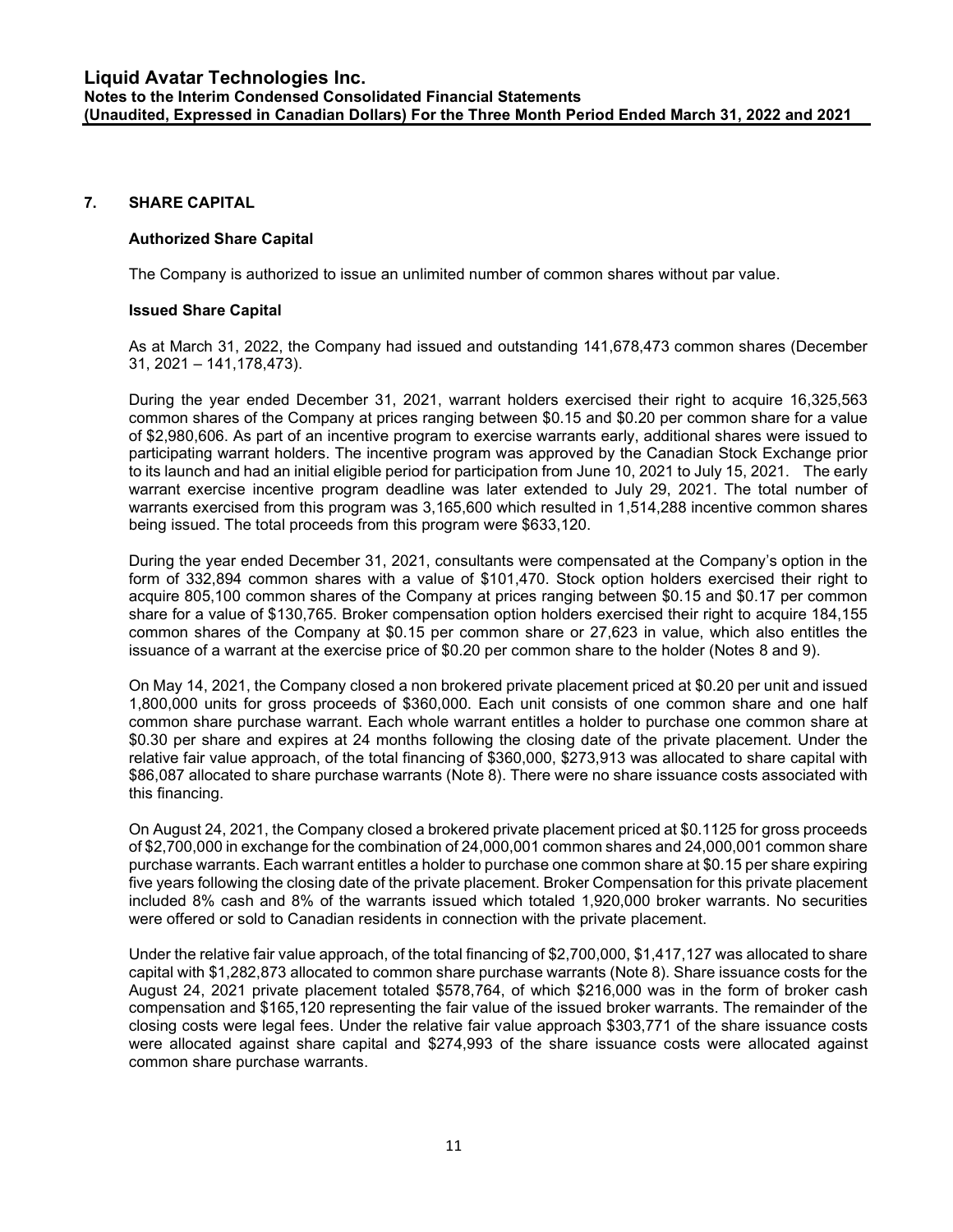## 7. SHARE CAPITAL (Cont'd)

#### Issued Share Capital (Cont'd)

During the three month period ended March 31, 2022, stock option holders exercised their right to acquire 500,000 common shares of the Company at \$0.15 per common share for a value of \$75,000.

## 8. SHARE PURCHASE WARRANTS

|                                                  | Weighted<br>Average<br><b>Exercise</b><br><b>Price</b> |                |  |
|--------------------------------------------------|--------------------------------------------------------|----------------|--|
| Warrants outstanding as at January 1, 2021       | \$<br>0.193                                            | 41,779,617     |  |
| Issuance of warrants during fiscal 2021 (Note 7) | 0.300                                                  | 900,000        |  |
| Issuance of warrants during fiscal 2021          | 0.215                                                  | 750,000        |  |
| Issuance of warrants during fiscal 2021 (Note 9) | 0.200                                                  | 184,155        |  |
| Issuance of warrants during fiscal 2021 (Note 7) | 0.150                                                  | 25.920.001     |  |
| Exercise of warrants during fiscal 2021 (Note 7) | 0.183                                                  | (16, 325, 563) |  |
| Expiry of warrants during fiscal 2021            | 0.200                                                  | (2,229,657)    |  |
| <b>Balance at December 31, 2021</b>              | \$<br>0.176                                            | 50,978,553     |  |
| <b>Balance at March 31, 2022</b>                 | \$<br>0.176                                            | 50,978,553     |  |

During the year ended December 31, 2021, warrant holders exercised their right to acquire 16,325,563 common shares of the Company at prices ranging from \$0.15 to \$0.20 per common share for a value of \$2,980,606 and 2,229,657 warrants expired unexercised. As a result of these warrant exercises and expiries a value of \$1,242,931 was removed from warrants with a corresponding addition of \$1,242,931 to contributed surplus as a classification entry within Shareholders' Equity. The Company also issued 184,155 warrants carrying a value of \$30,938 with an exercise price of \$0.20 and a maturity date of December 21, 2022 in conjunction with the exercise of broker compensation options.

On May 14, 2021, the Company issued 900,000 share purchase warrants in conjunction with the private placement closing. A value of \$86,067 was allocated to share purchase warrants (Note 7).

The relative fair value approach was used for the accounting of the warrants as described in Note 7, with the gross fair value of the warrants being estimated using the Black-Scholes Option Pricing Model. The assumptions include a risk-free interest rate of 0.32%, an expected volatility of 150%, an expected life of 24 months and no dividends expected. The expected volatility was determined using the average historical volatility of similar entities that are publicly listed on the basis that the Company has limited historical information.

On August 24, 2021, the Company issued 24,000,001 share purchase warrants in conjunction with the private placement closing having a gross value of \$1,282,873 was allocated to share purchase warrants with \$274,993 of the share issuance costs allocated against share purchase warrants (Note 7). Included in the share issuance costs is \$165,120 in broker warrants value from 1,920,000 broker warrants issued in conjunction with the private placement. The broker warrants carry the same terms as the warrants issued under the private placement.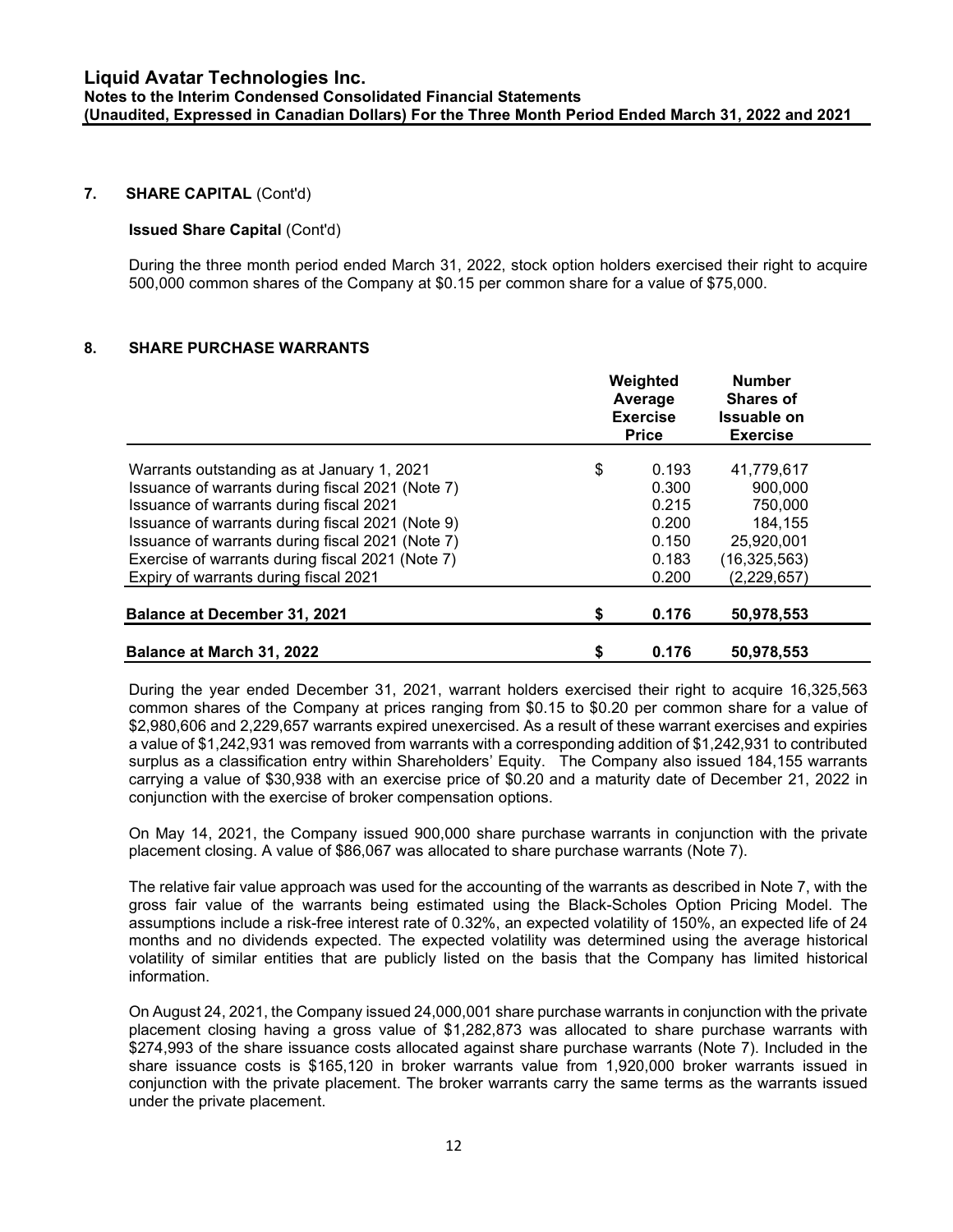## 8. SHARE PURCHASE WARRANTS (Cont'd)

The relative fair value approach was used for the accounting of the warrants as described in Note 7, with the gross fair value of the warrants being estimated using the Black-Scholes Option Pricing Model. The assumptions include a risk-free interest rate of 0.84%, an expected volatility of 156%, an expected life of five years and no dividends expected. The expected volatility was determined using the Company's historically traded prices, using share prices available since June 4, 2020.

On November 15, 2021, the Company issued 750,000 share purchase warrants for consulting services with a fair value of \$120,750 recorded in the consolidated statement of comprehensive loss.

The fair value of the warrants was estimated using the Black-Scholes Option Pricing Model. The assumptions include a risk-free interest rate of 1.00%, an expected volatility of 161%, an expected life of 24 months and no dividends expected. The expected volatility was determined using the Company's historically traded prices, using share prices available since June 4, 2020.

## 9. BROKER COMPENSATION OPTIONS

On December 23, 2020, the Company issued 990,800 Broker compensation options at an exercise price \$0.15 per unit. Each Broker compensation option upon exercise entitles the holder to one common share and one common share purchase warrant with an exercise price of \$0.20. The Broker compensation options and the underlying common share purchase warrants if exercised have an expiry of December 23, 2022.

During the year ended December 31, 2021, 184,155 Broker compensation options were exercised. As a result of the exercise, 184,155 common shares and 184,155 warrants with an exercise price of \$0.20 per share were issued. Value attributed to Broker compensation units of \$32,595 was removed from this category and reclassified to contributed surplus as a result of the exercise.

## 10. STOCK BASED COMPENSATION

Pursuant to the Company's stock option plan, the Company may grant stock options to directors, officers, employees, and consultants. The maximum aggregate number of common shares which may be reserved for issuance, set aside and made available for issuance under the plan may not exceed 15% of the issued and outstanding common shares of the Company at the time of granting the stock options. The exercise price of any stock options granted under the plan shall be determined by the Board of Directors but may not be less than the market price of the common shares on the Canadian Stock Exchange on the date of Grant (less any discount permissible under exchange rules). The term of any stock options granted under the plan shall be determined by the Board of Directors at the time of the grant but may not exceed ten years.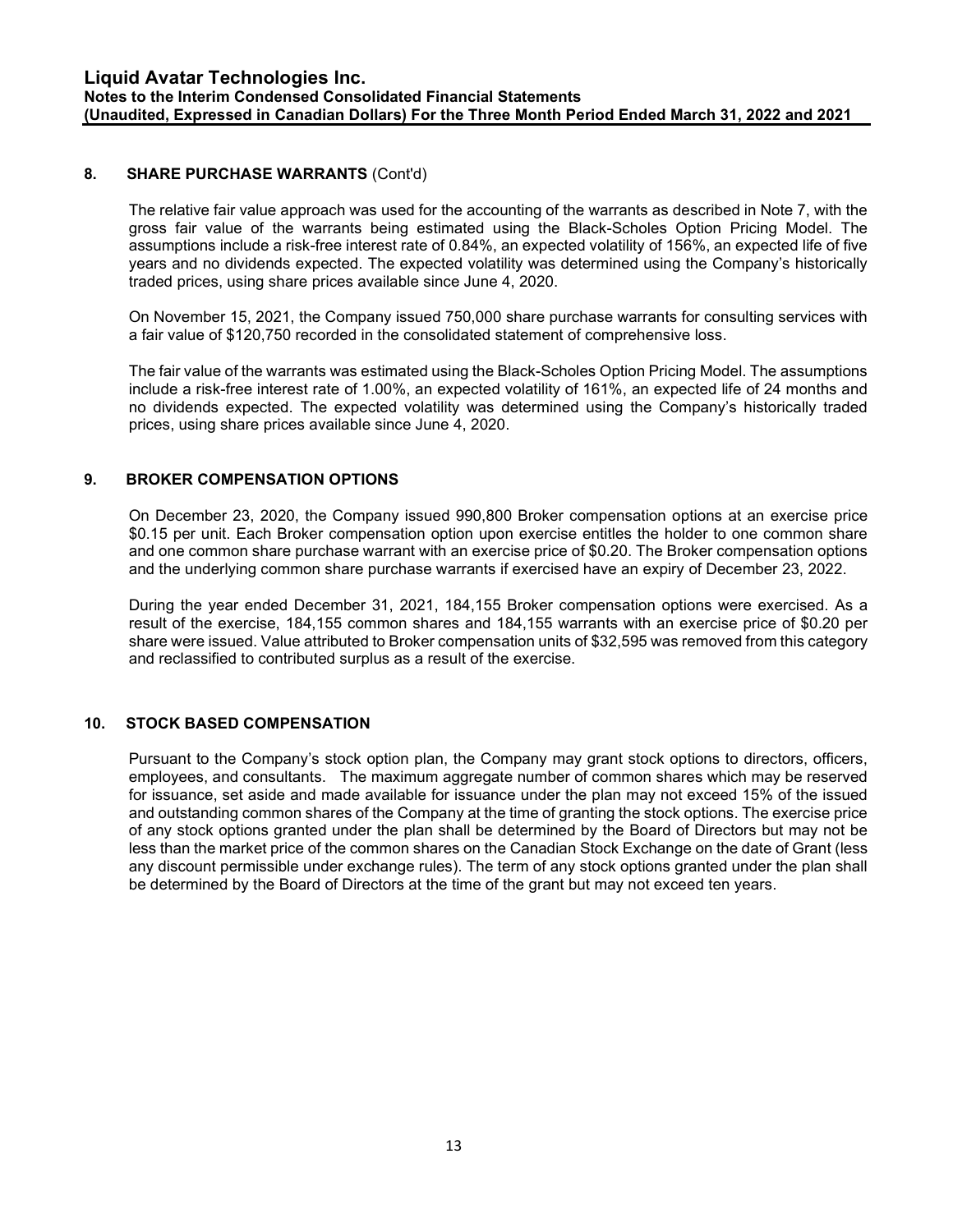## 10. STOCK BASED COMPENSATION (Cont'd)

|                                                        |    | Weighted<br>Average<br><b>Exercise</b><br><b>Price</b> | <b>Number</b><br>of Shares<br>Issuable on<br><b>Exercise</b> |
|--------------------------------------------------------|----|--------------------------------------------------------|--------------------------------------------------------------|
| Opening Balance at January 1, 2020                     | \$ | 0.16                                                   | 6,825,000                                                    |
| Issuance of stock options with graded vesting terms    |    | 0.345                                                  | 5,400,000                                                    |
| Issuance of stock options with immediate vesting terms |    | 0.345                                                  | 1,400,000                                                    |
| Issuance of stock options with immediate vesting terms |    | 0.215                                                  | 4,349,000                                                    |
| Issuance of stock options with immediate vesting terms |    | 0.175                                                  | 100,000                                                      |
| Exercise of stock options with graded vesting terms    |    | 0.15                                                   | (305, 100)                                                   |
| Exercise of stock options with immediate vesting terms |    | 0.17                                                   | (500,000)                                                    |
| <b>Balance at December 31, 2021</b>                    | S  | 0.247                                                  | 17,268,900                                                   |
| Exercise of stock options with immediate vesting terms |    | 0.15                                                   | (500,000)                                                    |
| <b>Balance at March 31, 2022</b>                       | S  | 0.249                                                  | 16,768,900                                                   |

From the June 2020 stock option grant, \$32,419 in stock based compensation was recognized in the interim condensed consolidated statement of loss and comprehensive loss during the three month period ended March 31, 2021 and in the statement of financial position as contributed surplus. This expense was recorded based on a graded vesting schedule. No related expense was recorded during the three month period ended March 31, 2022 as the options from this grant were fully vested in 2021.

On February 15, 2021, the Company issued 5,400,000 stock options with an exercise price of \$0.345 per common share which have a total fair value of \$1,328,400. \$49,815 in stock based compensation was recognized in the interim condensed consolidated statement of loss and comprehensive loss during the three month period ended March 31, 2022, and in the statement of financial position as contributed surplus (\$680,805 for the three month period ended March 31, 2021). Stock based compensation was recorded based on a graded vesting schedule.

The stock options vest as follows: 40% immediately on the grant date, 30% six months from the grant date and 30% twelve months from the grant date. The stock options have an expiry term of 24 months from the grant date.

On February 15, 2021, the Company issued 1,400,000 stock options with an exercise price of \$0.345 per common share which have a total fair value of \$310,800 which is recognized as stock based compensation in the interim condensed consolidated statement of loss and comprehensive loss during the three month period ended March 31, 2021, and in the statement of financial position as contributed surplus. This grant vested immediately, and no further stock base compensation will be recorded for this grant. The stock options have an expiry term of 18 months from the grant date.

The fair value of the stock options has been estimated using the Black-Scholes Option Pricing Model and carry the following assumptions: A risk-free interest rate of 0.19%, an expected volatility of 150%, have an expected life equivalent to the term of maturity being between 18 and 24 months and no dividends expected. The expected volatility was determined using the average historical volatility of similar entities that are publicly listed on the basis that the Company has limited historical information.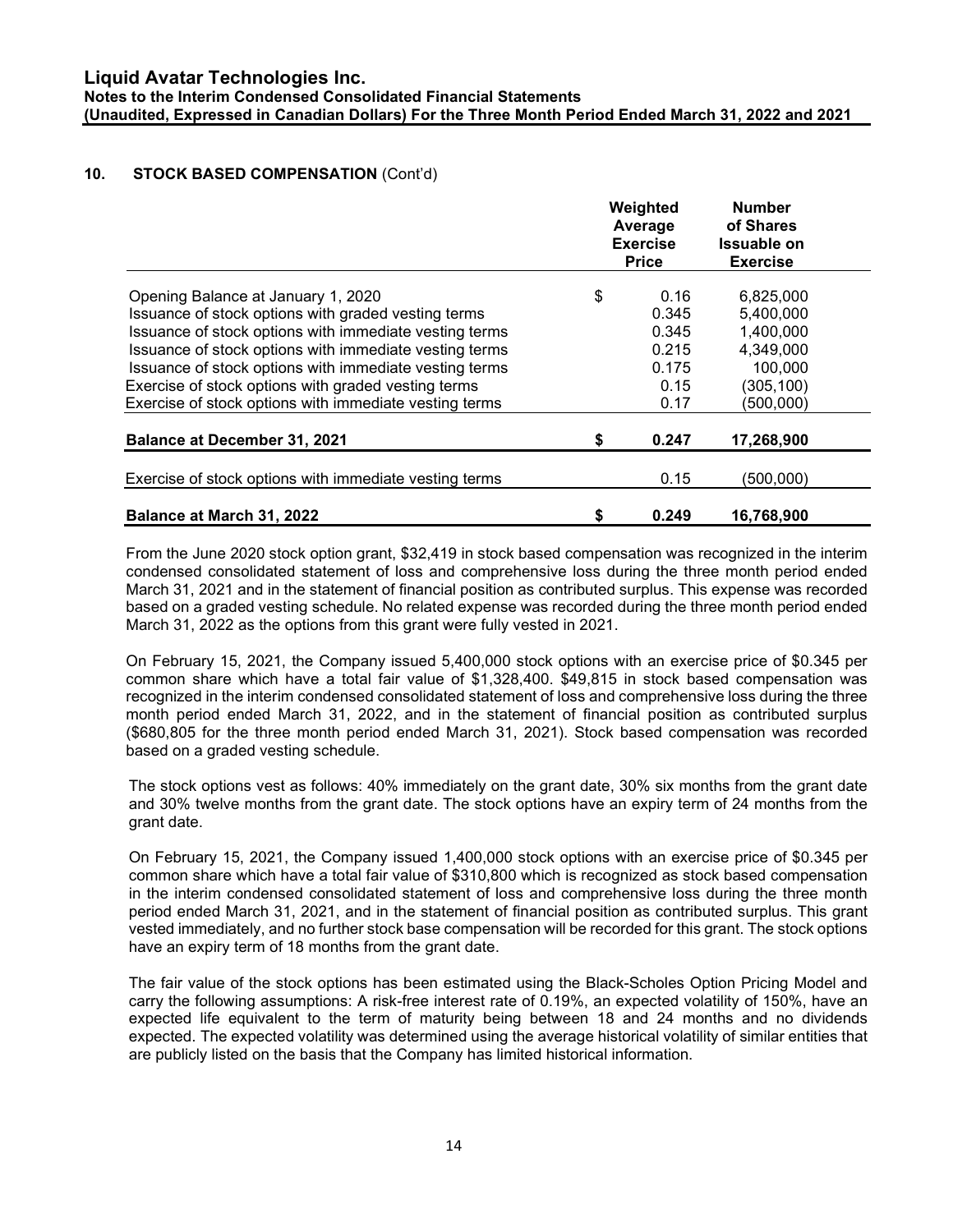## 10. STOCK BASED COMPENSATION (Cont'd)

On May 13, 2021, the Company issued 100,000 stock options with an exercise price of \$0.175 per common share which have a total fair value of \$10,800 which is recognized in the statement of financial position as contributed surplus. This grant vested immediately, and no further stock base compensation was recorded for this grant after the issue date. The stock options have an expiry term of 18 months from the grant date.

The fair value of the stock options has been estimated using the Black-Scholes Option Pricing Model and carry the following assumptions: A risk-free interest rate of 0.32%, an expected volatility of 150%, have an expected life equivalent to the term of maturity of 18 months and no dividends expected. The expected volatility was determined using the average historical volatility of similar entities that are publicly listed on the basis that the Company has limited historical information.

On November 15, 2021, the Company issued 4,349,000 stock options with an exercise price of \$0.215 per common share which have a total fair value of \$697,579 which is recognized in the statement of financial position as contributed surplus. This grant vested immediately, and no further stock base compensation was recorded for this grant after the issue date. 4,175,000 of the stock options have an expiry term of 24 months from the grant date and 174,000 of the stock options have an expiry term of 18 months from the grant date.

The fair value of the stock options has been estimated using the Black-Scholes Option Pricing Model and carry the following assumptions: A risk-free interest rates ranging between of 0.97% to 1.00%, an expected volatility of 161%, have an expected life equivalent to the term of maturity being between 18 and 24 months and no dividends expected. The expected volatility was determined using the Company's historically traded prices, using share prices available since June 4, 2020.

As at March 31, 2022, the stock options have a weighted average remaining life of 0.80 years (1.03 years as at December 31, 2021).

## 11. RELATED PARTY TRANSACTIONS

The Company's related parties include its key management personnel, and companies related by way of directors or shareholders in common including KABN (Gibraltar) Ltd., which beneficially owns 9.07% of the issued and outstanding common shares and which is beneficially owned by David Lucatch, the Company's Chief Executive Officer and President, and a director.

An annual license fee of \$250,000 USD is due to KABN (Gibraltar) Ltd. each year on the anniversary date of the license agreement. Royalties of 14% of gross margins of the Company are payable to KABN (Gibraltar) Ltd. calculated on annual calendar results. The Company was provided a discount to the May 15, 2021 license fee payment of \$250,000 USD that enabled the obligation to be settled for \$250,000 CAD as opposed to \$250,000 USD. The only consideration for the discount was that the payment be made in April 2021 instead of May 15, 2021.

During the three month period ended March 31, 2022, \$90,000 has been billed by KABN (Gibraltar) Ltd. for management services with \$15,000 in unpaid management services as at March 31, 2022 (\$90,000 billed and paid for the three month period ended March 31, 2021 related to management services).

During the three month period ended March 31, 2022 billings for product, technical development and usage were incurred by KABN (Gibraltar) Ltd. in the amount of \$105,000 none of which was paid during the three month period ended March 31, 2022. (\$112,975 billed and \$25,100 unpaid for the three month period ended March 31, 2021)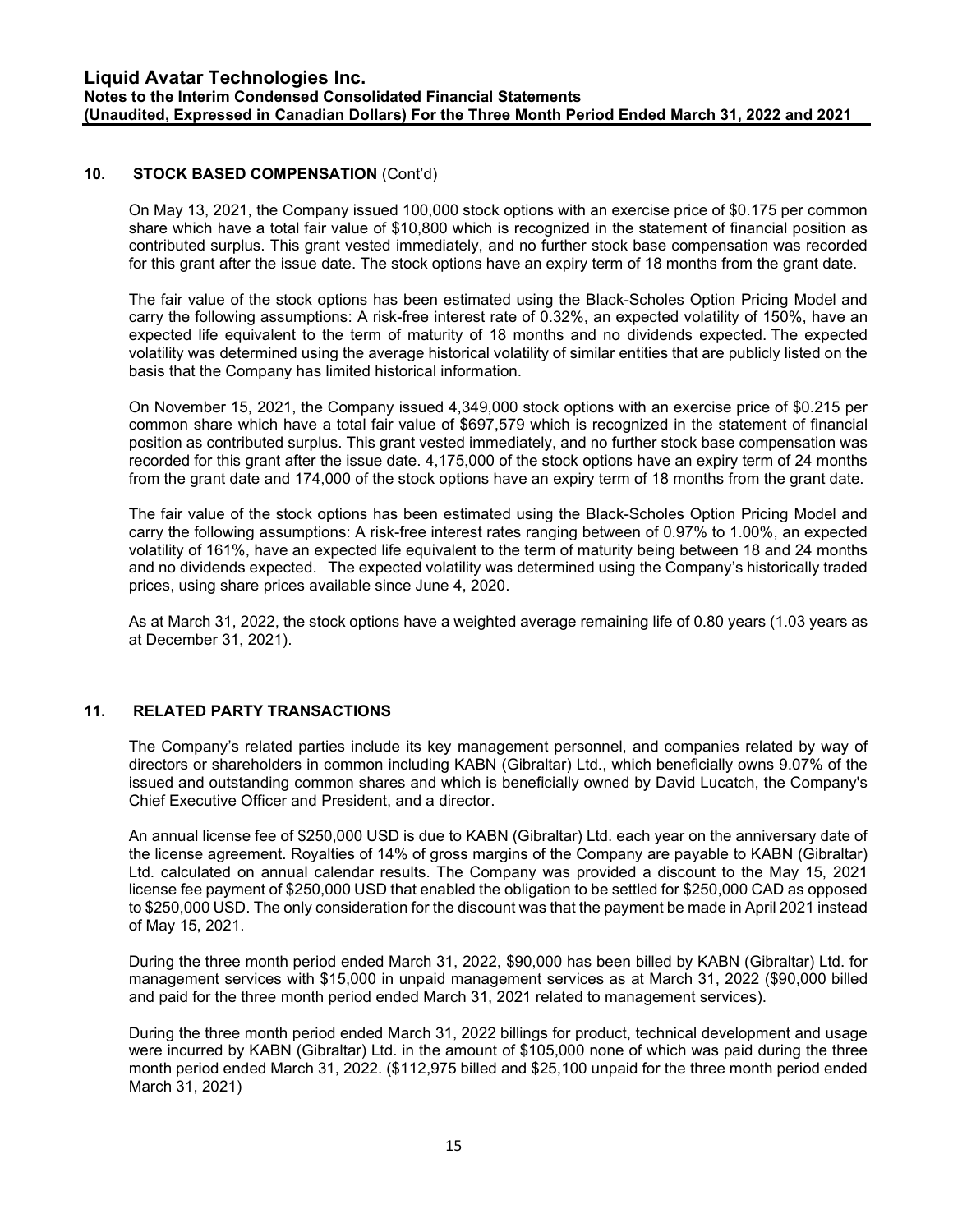## 11. RELATED PARTY TRANSACTIONS (Cont'd)

\$52,500 was paid to KABN (Gibraltar) Ltd. during the three month period ended March 31, 2022 from outstanding obligations as at December 31, 2021. \$179,980 is outstanding to KABN (Gibraltar) Ltd. as at March 31, 2022. There are no fixed terms of repayment.

\$175,100 outstanding to KABN (Gibraltar) Ltd. outstanding as of January 1, 2021 for product, technical development and operational services was paid during the three month period ended March 31, 2021.

#### 12. FINANCIAL INSTRUMENTS

#### Financial Assets and Liabilities

Information regarding the Company's financial assets and liabilities as at March 31, 2022 and December 31, 2021 is summarized as follows:

|                                                                  | March 31,<br>2022 |                   |    | December 31,<br>2021 |
|------------------------------------------------------------------|-------------------|-------------------|----|----------------------|
| Financial Assets – carried at amortized cost                     |                   |                   |    |                      |
| Cash<br>Accounts receivable                                      | S                 | 104,991<br>11,001 | S. | 646,096<br>713,284   |
| Financial Assets – at fair value to profit or loss<br>Investment |                   | 122,722           |    | 122,722              |
|                                                                  | S                 | 238,714           |    | 1,482,102            |

|                                                                                                  | March 31,<br>2022 |                                           |  | December 31,<br>2021          |
|--------------------------------------------------------------------------------------------------|-------------------|-------------------------------------------|--|-------------------------------|
| Financial Liabilities – carried at amortized cost                                                |                   |                                           |  |                               |
| Due to KABN (Gibraltar) Ltd.<br>Accounts payable and accrued expenses<br>Short term loan payable | S                 | <b>179,980 \$</b><br>1,473,832<br>405,030 |  | 112.480<br>843.569<br>517,069 |
|                                                                                                  |                   | 2,058,842                                 |  | 1,473,118                     |

The Company considers that the carrying amount of all its financial assets and financial liabilities recognized at amortized cost in the interim financial statements approximates their fair value due to the demand nature or short-term maturity of these instruments.

The fair value of the investment was determined based on the most recent financing round of the investee, which is indicative of being the fair market value. Management has determined that there are no reasonably possible alternative assumptions that would change the fair value significantly. This is categorized under Level 3 fair value hierarchy.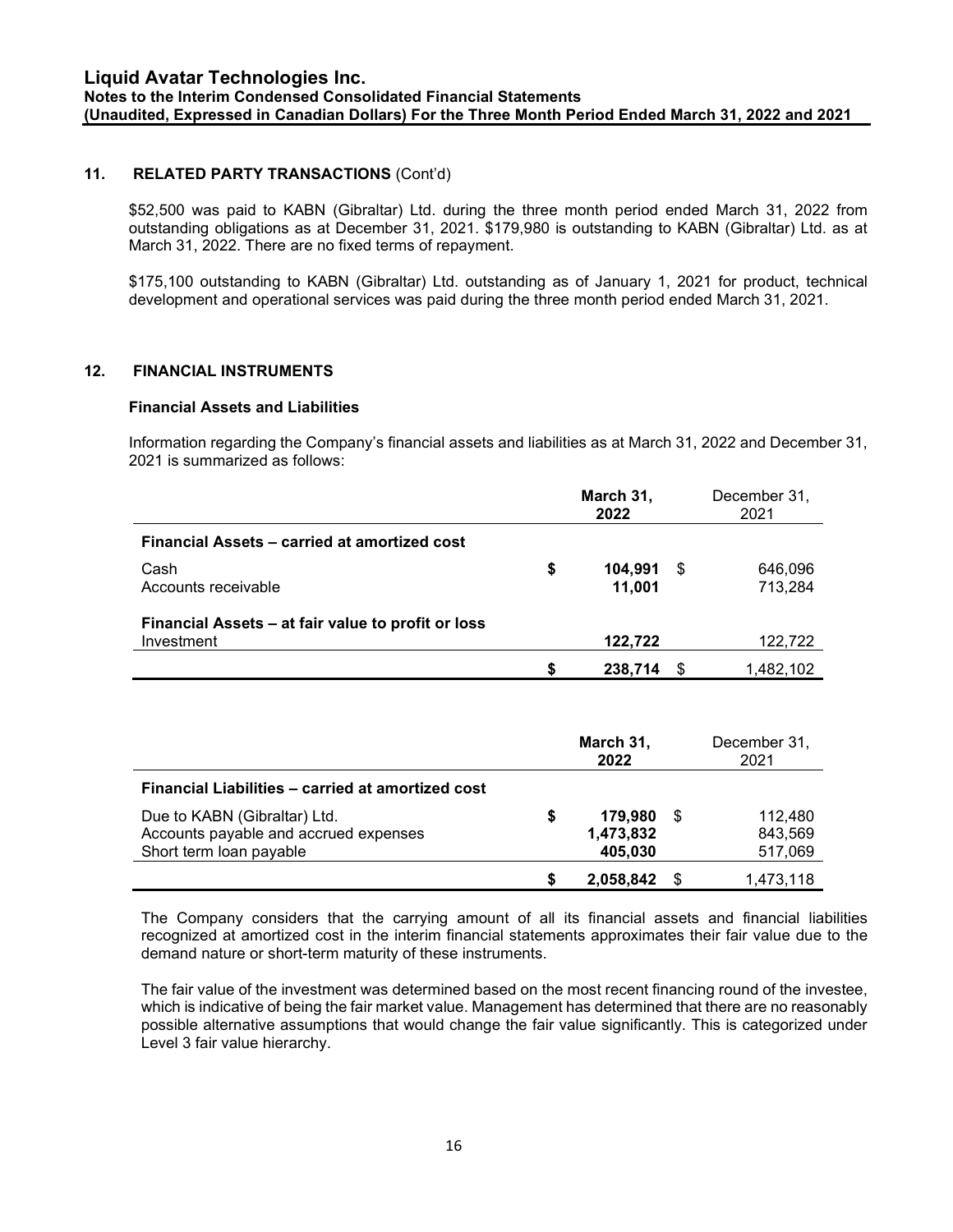## 12. FINANCIAL INSTRUMENTS (Cont'd)

#### Risk Exposure

The Company's interim financial instruments expose it to a variety of financial risks: market risk (including price risk, currency risk and interest rate risk), credit risk and liquidity risk. These risks arise from the normal course of operations and all transactions are undertaken to support those operations. Risk management is carried out by management under policies approved by the Board of Directors. Management identifies and evaluates the financial risks in cooperation with the Company's operating units. The Company's overall risk management program seeks to minimize potential adverse effects on the Company's financial performance, in the context of its general capital management objectives (Note 13).

#### Credit Risk

Credit risk is the risk that one party to a financial instrument will fail to discharge an obligation and cause the other party to incur a financial loss.

The Company did not have significant exposure to credit risk as at March 31, 2022 and December 31, 2021. The Company currently utilizes one third party service provider to manage the cash settlement of virtual island sales. This third party service provider could elect not to remit funds on a timely basis to the Company despite contractual obligations. The Company has received all accounts receivable outstanding as at March 31, 2022 from the third party subsequent to the three month period ended March 31, 2022 and collected all accounts receivable outstanding as at December 31, 2021 during the three month period ended March 31, 2022. Receivables aging was always under 60 days. Cash is deposited in creditworthy financial institutions.

#### Liquidity Risk

Liquidity risk is the risk that the Company will not be able to meet its obligations associated with financial liabilities. The Company has a planning and budgeting process in place by which it anticipates and determines the funds required to support its normal operating requirements.

The Company's ongoing liquidity is impacted by various external events and conditions. The Company expects to repay its financial liabilities in the normal course of operations and to fund future operational and capital requirements through operating cash flows, as well as future equity and debt financing.

The Company coordinates this planning and budgeting process with its financing activities through the capital management process described in Note 13. The Company's financial liabilities are comprised of its accounts payable and accrued expenses, short term loan payable and due to KABN (Gibraltar) Ltd. The contractual maturities of which are summarized as follows:

|                                                          | March 31,<br>2022 | December 31,<br>2021 |
|----------------------------------------------------------|-------------------|----------------------|
| <b>Financial Liabilities with contractual maturities</b> |                   |                      |
| Within 90 days or less                                   | 2.058.842         | 1.473.118            |

#### Interest Rate Risk

Interest rate risk is the risk that the fair value of future cash flows of a financial instrument will fluctuate because of changes in market interest rates.

As at March 31, 2022 and December 31, 2021, the Company has no significant exposure to interest rate risk. The interest rate on the short term loan payable is fixed.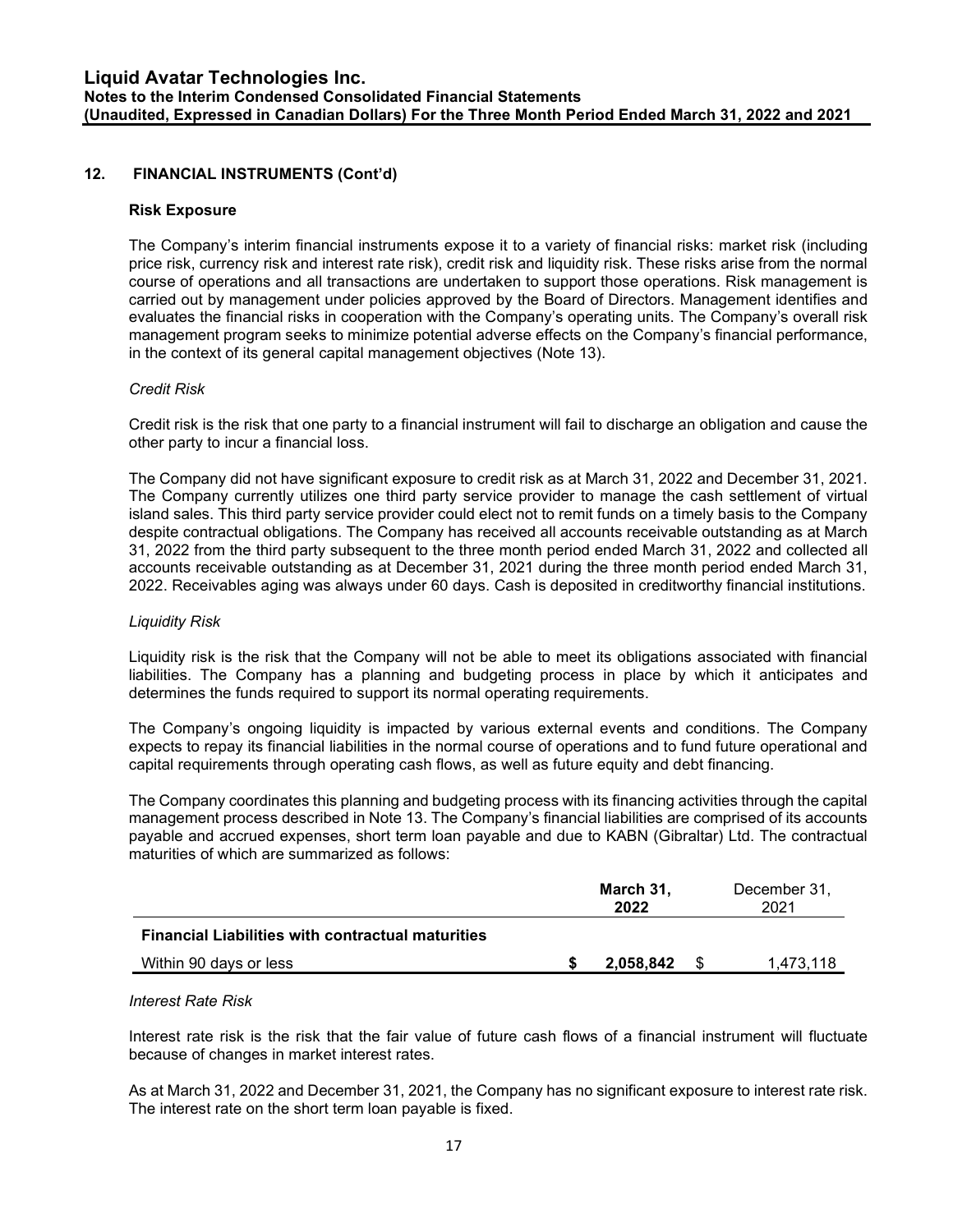#### 12. FINANCIAL INSTRUMENTS (cont'd)

#### Risk Exposure (Cont'd)

#### Currency Risk

Currency risk is the risk that the Company will be subject to foreign currency fluctuations in satisfying obligations related to its foreign activities. The Company is exposed to foreign currency risk on fluctuations related to cash accounts receivable, accounts payable and accrued expenses that are denominated in US dollars.

As at March 31, 2022 \$385,655 in net assets were denominated in United States Dollars and a 10% fluctuation in foreign exchange rates would impact the interim condensed consolidated statement of loss and comprehensive loss by \$38,566. As at December 31, 2021 \$333,093 in net assets were denominated in United States Dollars and a 10% fluctuation in foreign exchange rates would impact the year end consolidated statement of loss and comprehensive loss by \$33,309.

#### 13. CAPITAL MANAGEMENT

The Company's primary objectives in capital management are to safeguard the Company's ability to continue as a going concern in order to provide returns for shareholders and to maintain sufficient funds for the growth of the Company. Capital is comprised of the Company's shareholders equity. The Company manages its capital structure to maximize its financial flexibility making adjustments to it in response to changes in economic conditions and the risk characteristics of the underlying assets and business opportunities. To maintain or adjust its capital structure, the Company may attempt to issue new shares, issue debt, acquire or dispose of assets or adjust the amount of cash.

#### 14. SEGMENTED INFORMATION

For management purposes, the Company is organized into one main operating segment. The Company describes itself as a global blockchain and fintech solutions company, focused on digital identity, integrated avatars and the Metaverse and while the company is pre-revenue in certain lines of business, integration of the offerings and revenue streams is contemplated. Accordingly, all significant operating decisions are based upon analysis of the Company as one segment. The financial results from this segment are equivalent to the interim financial statements of the Company as a whole.

#### 15. DIGITAL ASSET RISKS

#### Loss of access risk

The loss of access to the private keys associated with the Company's minting of NFTs may be irreversible and could adversely affect the future operation. Digital assets are controllable only by an individual that possesses both the unique public key and private key or keys relating to the "digital wallet" in which the digital asset is held. To the extent a private key is lost, destroyed or otherwise compromised and no backup is accessible the Company may be unable to mint NFTs.